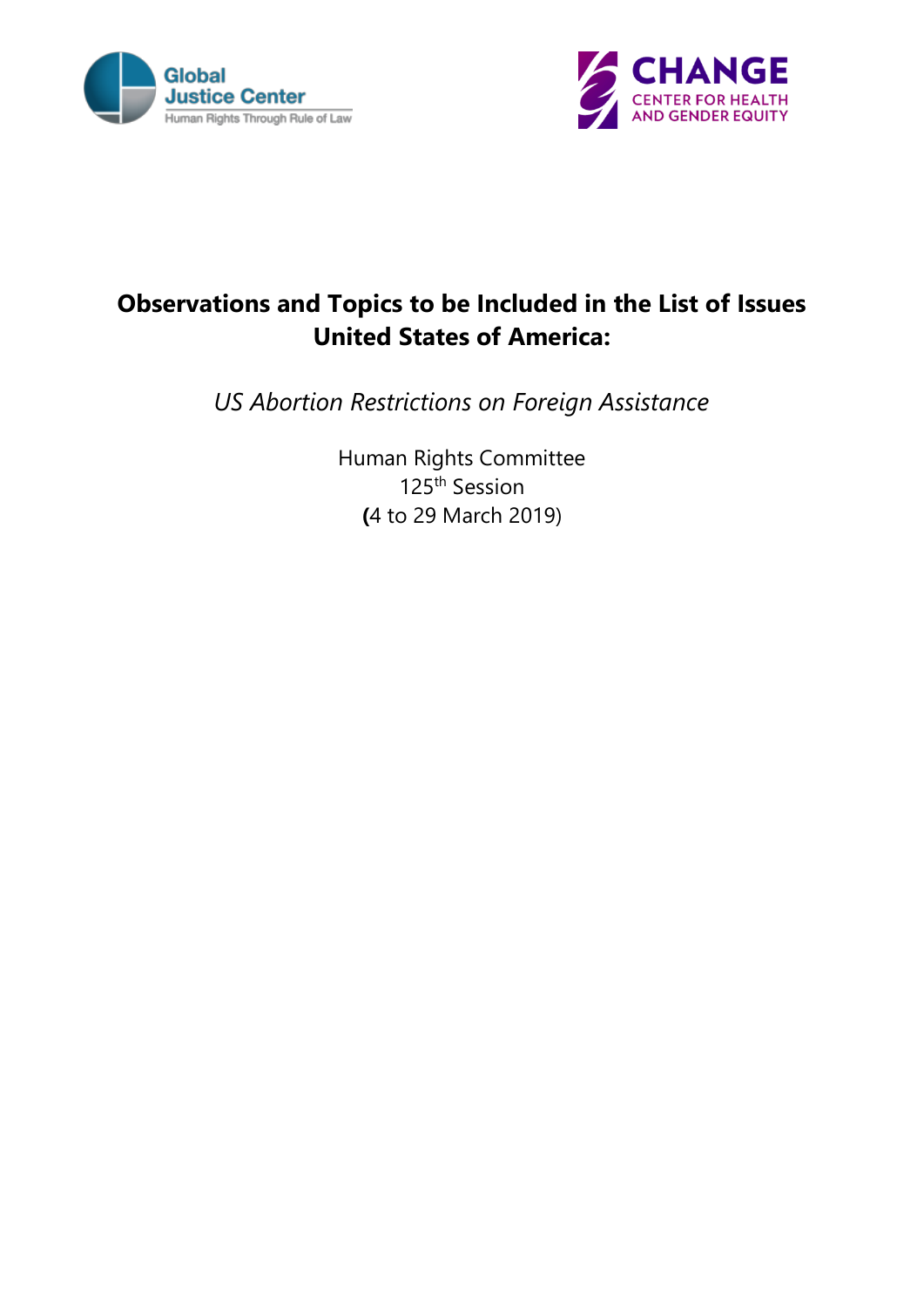### **I. Introduction**

1. With this submission, the Global Justice Center (GJC) and the Center for Health and Gender Equity (CHANGE) aim to provide guidance to the pre-session Working Group in its preparation of the list of issues to be examined during the Human Rights Committee's ("Committee") review of the United States (US). It specifically focuses on areas of concern with respect to the US's violations of the International Covenant on Civil and Political Rights (ICCPR) related to sexual and reproductive rights of individuals around the world.

# **II. Analytic Framework**

- 2. There is both legislation and policy restricting sexual and reproductive rights, specifically abortion, in US foreign assistance, which violate the ICCPR. This section details the US policies that restrict abortion services and speech for women and girls overseas, including those imposed by the US Congress—the Helms and Siljander Amendments as well as the presidentially imposed Global Gag Rule (GGR). The congressionally mandated restrictions dictate how US foreign aid can be spent and are applied to all foreign assistance funds. The GGR places additional limits on how funds from *any* donor can be spent if a foreign non-governmental organization (foreign NGO or "fNGO") receives US global health assistance.
- 3. The 1973 Helms Amendment to the Foreign Assistance Act of 1961 provides that "[n]one of the funds made available to carry this part [Part I of the Foreign Assistance Act] may be used to pay for the performance of abortions as a method of family planning or to motivate or coerce any person to practice abortion."<sup>1</sup> The Helms Amendment applies to all US foreign aid regardless of program purpose, including humanitarian aid, and to all categories of grantees, including US and non-US NGOs, governments, and public international organizations.
- 4. Generally, the phrase "abortion as a method of family planning" is understood to permit abortions in situations where the pregnancy is the result of rape or incest, or where it threatens a woman's life. However, the Helms Amendment is currently implemented as a total ban on abortion services without exceptions for rape, incest, or life endangerment.<sup>2</sup>
- 5. The related Siljander Amendment also restricts abortion-related speech and political activity. Specifically, Siljander prohibits US foreign assistance funds from being used to

<sup>&</sup>lt;sup>1</sup> Foreign Assistance Act of 1961, Pub. L. No. 87-195, § 104(f)(1), 75 Stat. 424, as amended by the Foreign Assistance Act of 1973 (P.L. 93-189).

<sup>2</sup> Global Justice Center, *FAQ: How US Abortion Restrictions on Foreign Assistance, including the Global Gag Rule, Violate Women's Rights and Human Rights* (January 2018), http://globaljusticecenter.net/files/FAQAbortionRestrictions.pdf.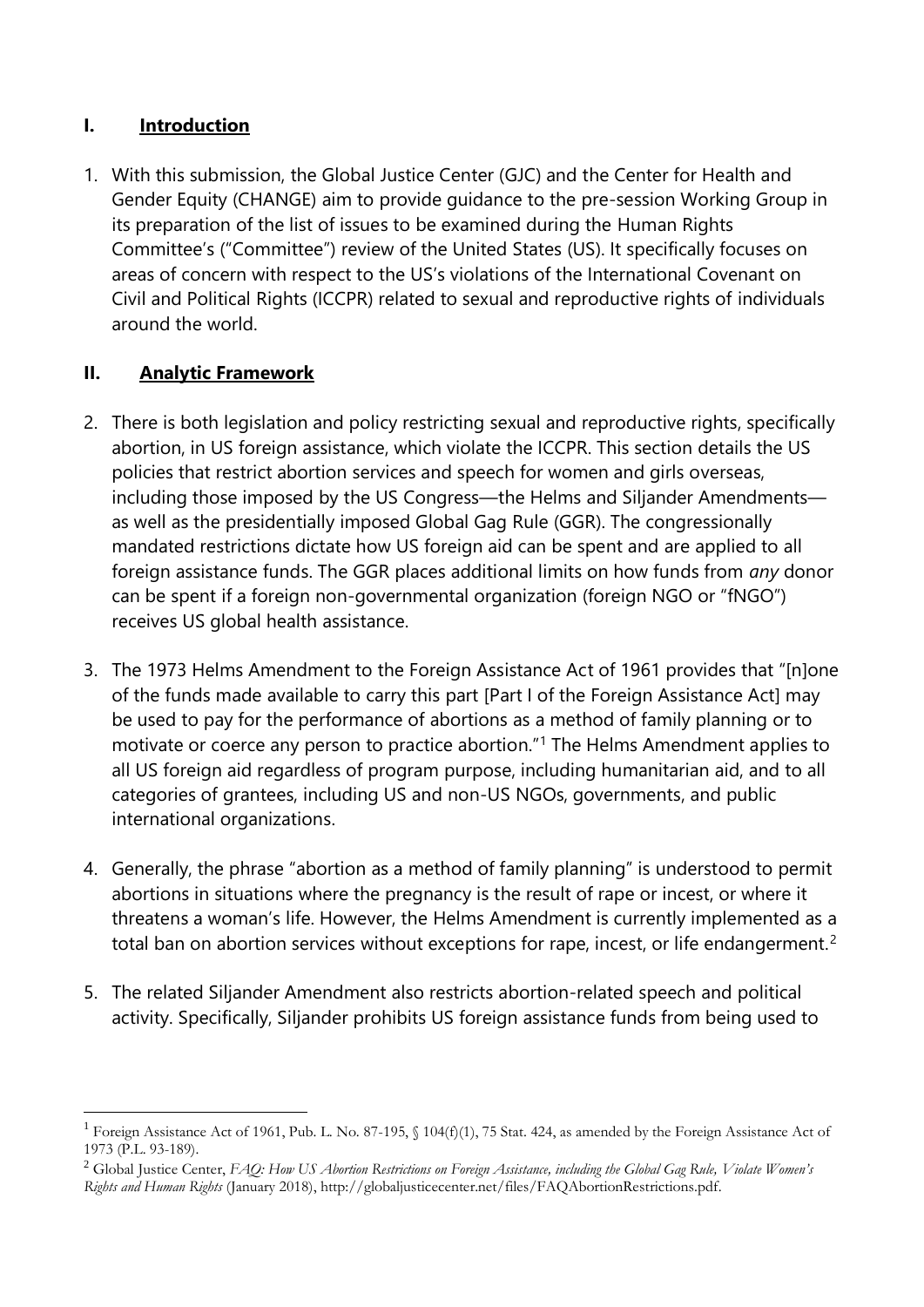lobby for or against abortion, $3$  and is broadly interpreted and implemented. Like Helms, Siljander applies to all foreign assistance and all categories of grantees.

- 6. While both the Helms and Siljander restrictions technically only limit abortion services and speech with US funds, unless grantees implement onerous and rigorous efforts to keep segregated funding accounts and practices, US abortion restrictions *de facto* also affect the funds provided by other donors. While certain larger and well-established organizations and agencies have such policies in place, many do not, which radically expands the reach of these restrictions beyond US funds.
- 7. The Helms Amendment has consistently been in place since 1973 and the Siljander Amendment since 1981. These restrictions are fundamental cornerstones of US foreign assistance and have been rigorously enforced and monitored by both Democratic and Republican presidential administrations; as a result, they have impeded efforts to realize women's fundamentally protected human rights to access safe abortion services for decades.
- 8. The GGR is a separate and additional abortion restriction that is currently attached to US global health assistance. At its most basic: where the congressional restrictions prohibit abortion services and speech with US foreign aid, the GGR further prohibits fNGOs from providing abortion services or engaging in abortion-related speech *with funds from any source, including other donors*. <sup>4</sup> That is, the GGR controls how fNGOs can spend non-US aid and applies to both direct funding and sub-grants.
- 9. The GGR is imposed at the discretion of the US president and has been implemented and rescinded along political party lines since the Reagan administration. All Republican administrations since 1984 have re-implemented the policy via presidential memorandum after previous Democratic administrations had withdrawn it. The constant back and forth between implementing and rescinding the GGR has created widespread confusion and service interruptions around the world. In addition, the GGR, coupled with the congressional restrictions, has had a chilling effect on abortion services and speech, which extends far beyond the direct reach of these policies. As a result, US grantees avoid even permitted services and speech due to fears of withdrawal or loss of US funding.
- 10. The version of the GGR put in place by the Trump administration exacerbates the GGR's ill effects by vastly expanding the scope of the funding affected. Whereas previous Republican presidents applied the GGR only to fNGOs that received US family planning assistance, under President Trump's expansion, the GGR now applies to all fNGOs

<sup>&</sup>lt;sup>3</sup> Siljander Amendment, FY 2006 Appropriations Act, Pub. L. No. 109-102, "Child Survival and Health Programs Fund," 119 Stat. 2172.

<sup>4</sup> Global Justice Center, *FAQ: How US Abortion Restrictions on Foreign Assistance, including the Global Gag Rule, Violate Women's Rights and Human Rights* (January 2018), *available at* http://globaljusticecenter.net/files/FAQAbortionRestrictions.pdf.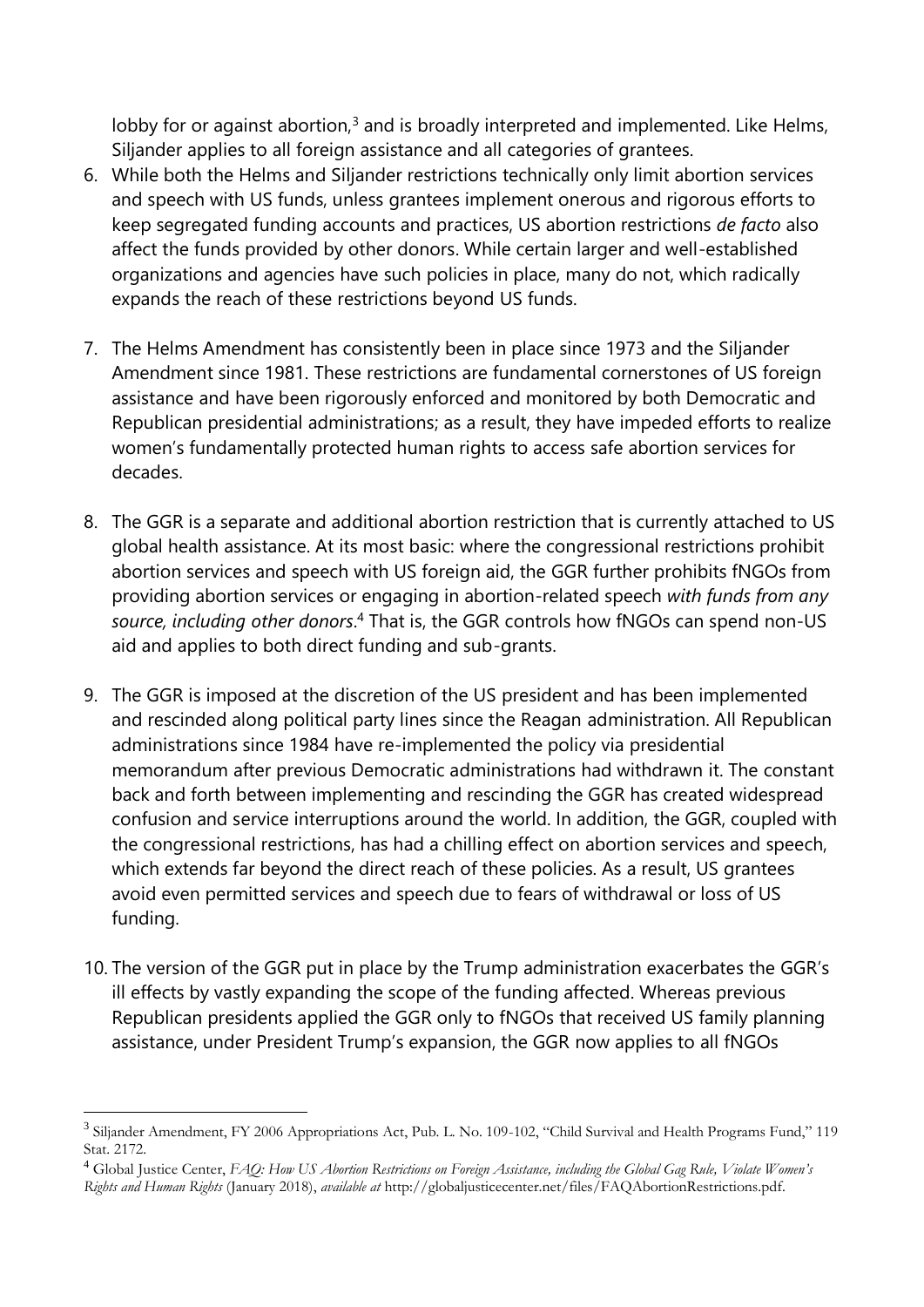receiving US global health assistance, whether directly or as sub-grants.<sup>5</sup> "Global health assistance" is broadly defined to include funding for health programs related to HIV, maternal and child health, nutrition, tuberculosis, malaria, global health security, family planning, and reproductive health.<sup>6</sup> "Assistance" includes "the provision of funds, commodities, equipment, or other in-kind global health assistance."<sup>7</sup>

- 11. The 2017 expansion of the GGR to all global health assistance impacts over \$8 billion in US funding (compared to \$600 million when applied only to family planning assistance).<sup>8</sup>
- 12. These abortion restrictions censor the speech of individuals and organizations domestically, as well as individuals, governments, and organizations abroad, giving the restrictions extraterritorial reach. This Committee has consistently held that in special circumstances, persons may fall under the subject matter jurisdiction of a State Party even when outside that state's territory,<sup>9</sup> including circumstances in which a State Party has effective control over an individual as it pertains to certain substantive rights protected by the Covenant,<sup>10</sup> such as abortion.
- 13. These restrictions have been the subject of concern for human rights bodies and experts, as well as donor and recipient countries. During the 2015 Universal Periodic Review (UPR) of the United States, six states challenged the imposition of the Helms Amendment without an exception for rape, with particular concern aimed at the impact of rape survivors in conflict zones.<sup>11</sup> Similarly, the UN Working Group on the issue of discrimination against women in law and in practice expressed concern over the Helms Amendment following its mission to the United States and recommended its repeal.<sup>12</sup>

1

<sup>5</sup> Global Justice Center, *FAQ: How US Abortion Restrictions on Foreign Assistance, Including the Global Gag Rule, Violate Women Rights and Human Rights* (November 2017), *available at* http://www.globaljusticecenter.net/files/FAQAbortion.pdf. <sup>6</sup> United States Department of State, *Factsheet: Protecting Life in Global Health Assistance* (May 15, 2017), *available at*

[https://www.state.gov/r/pa/prs/ps/2017/05/270866.htm;](https://www.state.gov/r/pa/prs/ps/2017/05/270866.htm) *see also* Kaiser Family Foundation, *The Mexico City Policy, An Explainer* (June 1, 2017), *available at* [https://www.kff.org/global-health-policy/fact-sheet/mexico-city-policy-explainer/.](https://www.kff.org/global-health-policy/fact-sheet/mexico-city-policy-explainer/)

<sup>7</sup> Population Action Int'l, *Implementation of Protecting Life in Global Health Assistance* (May 2017), *available at* [https://pai.org/wp](https://pai.org/wp-content/uploads/2017/09/FINAL-MCP-Press-Guidance_2017-05-14.pdf)[content/uploads/2017/09/FINAL-MCP-Press-Guidance\\_2017-05-14.pdf;](https://pai.org/wp-content/uploads/2017/09/FINAL-MCP-Press-Guidance_2017-05-14.pdf) *see also* The Kaiser Family Foundation, *The Mexico City Policy: An Explainer* (June 1, 2017), *available at* [https://www.kff.org/global-health-policy/fact-sheet/mexico-city-policy](https://www.kff.org/global-health-policy/fact-sheet/mexico-city-policy-explainer/)[explainer/.](https://www.kff.org/global-health-policy/fact-sheet/mexico-city-policy-explainer/)

<sup>8</sup> The Kaiser Family Foundation, *The Mexico City Policy: An Explainer* (June 1, 2017).

<sup>&</sup>lt;sup>9</sup> Human Rights Comm., General Comment No. 31 on The Nature of the General Legal Obligation Imposed on States Parties to the Covenant, CCPR/C/21/Rev.1/Add.13 (May 26, 2004), at 2. *See also* Human Rights Committee, Concluding Observations to the United States, U.N. Doc. CCPR/C/79/Add.50. (1995) (*The Committee does not share the view expressed by the Government that the Covenant lacks extraterritorial reach under all circumstances. Such a view is contrary to the consistent interpretation of the Committee on this subject, that, in special circumstances, persons may fall under the subject-matter jurisdiction of a State party even when outside the State's territory.*)*.*

<sup>10</sup> Human Rights Committee, Communication No. 196/1985, Ibrahima Gueye et. al. v. France, U.N. Doc. CCPR/C/35/D/196/1985 (6 Apr. 1989).

<sup>&</sup>lt;sup>11</sup> Report of the Working Group on the Universal Periodic Review of the United States of America, Human Rights Council, 30th Sess., U.N. Doc. A/HRC/30/12 (July 20, 2015), *available at* [https://documents-dds](https://documents-dds-ny.un.org/doc/UNDOC/GEN/G15/159/71/PDF/G1515971.pdf?OpenElement)[ny.un.org/doc/UNDOC/GEN/G15/159/71/PDF/G1515971.pdf](https://documents-dds-ny.un.org/doc/UNDOC/GEN/G15/159/71/PDF/G1515971.pdf?OpenElement)

<sup>&</sup>lt;sup>12</sup> Report of the Working Group on the issue of discrimination against women in law and in practice on its mission to the United States of America, Human Rights Council, 32nd Sess., U.N. Doc A/HRC/32/44/Add.2 (August 4, 2016), *available at* [https://documents-dds-ny.un.org/doc/UNDOC/GEN/G16/172/75/PDF/G1617275.pdf.](https://documents-dds-ny.un.org/doc/UNDOC/GEN/G16/172/75/PDF/G1617275.pdf?OpenElement)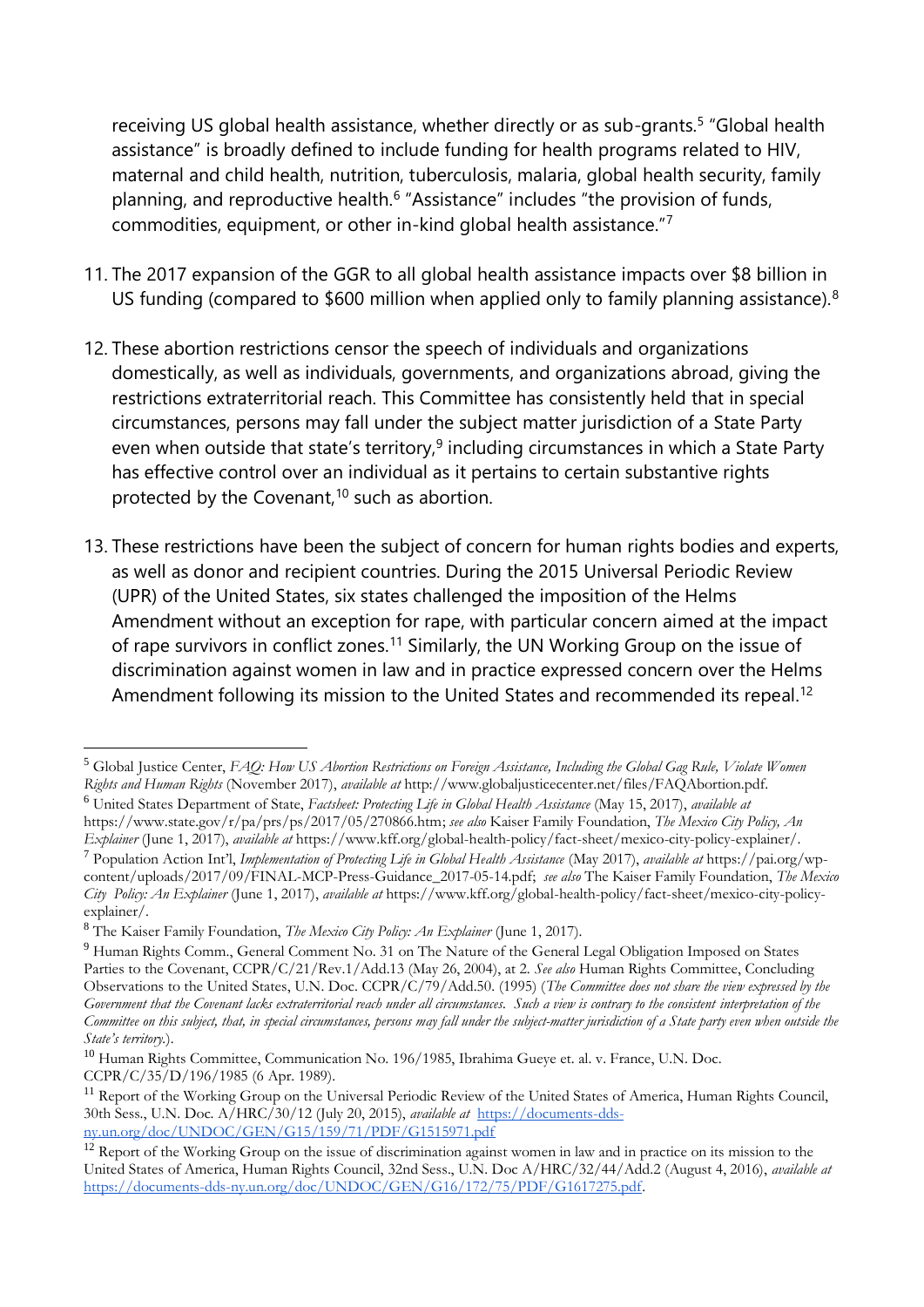- 14. The UN Special Rapporteur on extrajudicial, summary or arbitrary executions recently examined the GGR as an example of a policy that impedes the work of those providing essential sexual and reproductive health services. She found that, "the global gag rule, flawed on evidentiary and public health grounds, imperils the work of health-care providers, interferes with their freedom to practise to the level of recognized professional standards and erodes the integrity of health systems and services.<sup>"13</sup> She went on to state that "[t]he gag rule imposes an unconscionable choice on providers who depend on global health aid to deliver essential services: to abandon the provision of legal, technically sound and life-saving services and no longer provide adequate, accurate and unbiased information, or to face potentially drastic reductions in funding that would mean shutting down life-saving services, firing staff and closing clinics."<sup>14</sup>
- 15. As a result of the US's failure to act on congressional abortion restrictions and the reinstatement of the GGR, other states, including many that have previously expressed concern to the US government about these policies during the UPR, have translated their concerns to action. Examples include the Dutch and Belgian-led "She Decides" campaign, which seeks to fill funding gaps in the field of global sexual and reproductive health and rights ("SRHR") caused by US abortion restrictions, as well as individual efforts by countries like the United Kingdom and Canada to increase their support for family planning and SRHR. These efforts are essential to the ability of women and girls around the world to access the rights guaranteed to them under international human rights and humanitarian law. Meanwhile, the US continues to impose its policies in blatant violation of its obligations under international law.
- 16. In this submission, GJC and CHANGE present a condensed summary of the facts relating to the violations of the following articles of the ICCPR: Article 3, Article 6, Article 7, Article 19, Article 22 and Article 26, as a result of the application of US abortion restrictions on foreign assistance. While the impacts discussed in this submission focus on the Global Gag Rule, it should be noted that they cannot be divorced from the impact of congressional restrictions on foreign assistance, which have long been documented.<sup>15</sup>

# **III. Observations Regarding Violations of the ICCPR by the United States**

<sup>&</sup>lt;sup>13</sup> Report of the Special Rapporteur on extrajudicial, summary or arbitrary executions, General Assembly, U.N. Doc. A/73/314 (August 7, 2018), *available at* [https://documents-dds](https://documents-dds-ny.un.org/doc/UNDOC/GEN/N18/252/85/PDF/N1825285.pdf?OpenElement)[ny.un.org/doc/UNDOC/GEN/N18/252/85/PDF/N1825285.pdf](https://documents-dds-ny.un.org/doc/UNDOC/GEN/N18/252/85/PDF/N1825285.pdf?OpenElement)

<sup>&</sup>lt;sup>14</sup> Report of the Special Rapporteur on extrajudicial, summary or arbitrary executions, General Assembly, U.N. Doc. A/73/314 (August 7, 2018).

<sup>15</sup> Global Justice Center, *US Abortion Restrictions on Foreign Aid and Their Impact on Free Speech and Free Association: The Helms Amendment, Siljander Amendment, and the Global Gag Rule Violate International Law* (March 2018), *available at* 

[http://globaljusticecenter.net/files/US-Abortion-Restrictions-Brief.pdf;](http://globaljusticecenter.net/files/US-Abortion-Restrictions-Brief.pdf) *See also* Global Justice Center, *FAQ: How US Abortion Restrictions on Foreign Assistance, Including the Global Gag Rule, Violate Women Rights and Human Rights* (January 2018), *available at* [http://globaljusticecenter.net/files/FAQAbortionRestrictions.pdf.](http://globaljusticecenter.net/files/FAQAbortionRestrictions.pdf); *see also* Sneha Barot, *Abortion Restrictions in U.S. Foreign Aid: The History and Harms of the Helms Amendment*, Guttmacher Inst. (Sept. 13, 2013), *available at*  [https://www.guttmacher.org/gpr/2013/09/abortion-restrictions-us-foreign-aid-history-and-harms-helms-amendment.](https://www.guttmacher.org/gpr/2013/09/abortion-restrictions-us-foreign-aid-history-and-harms-helms-amendment)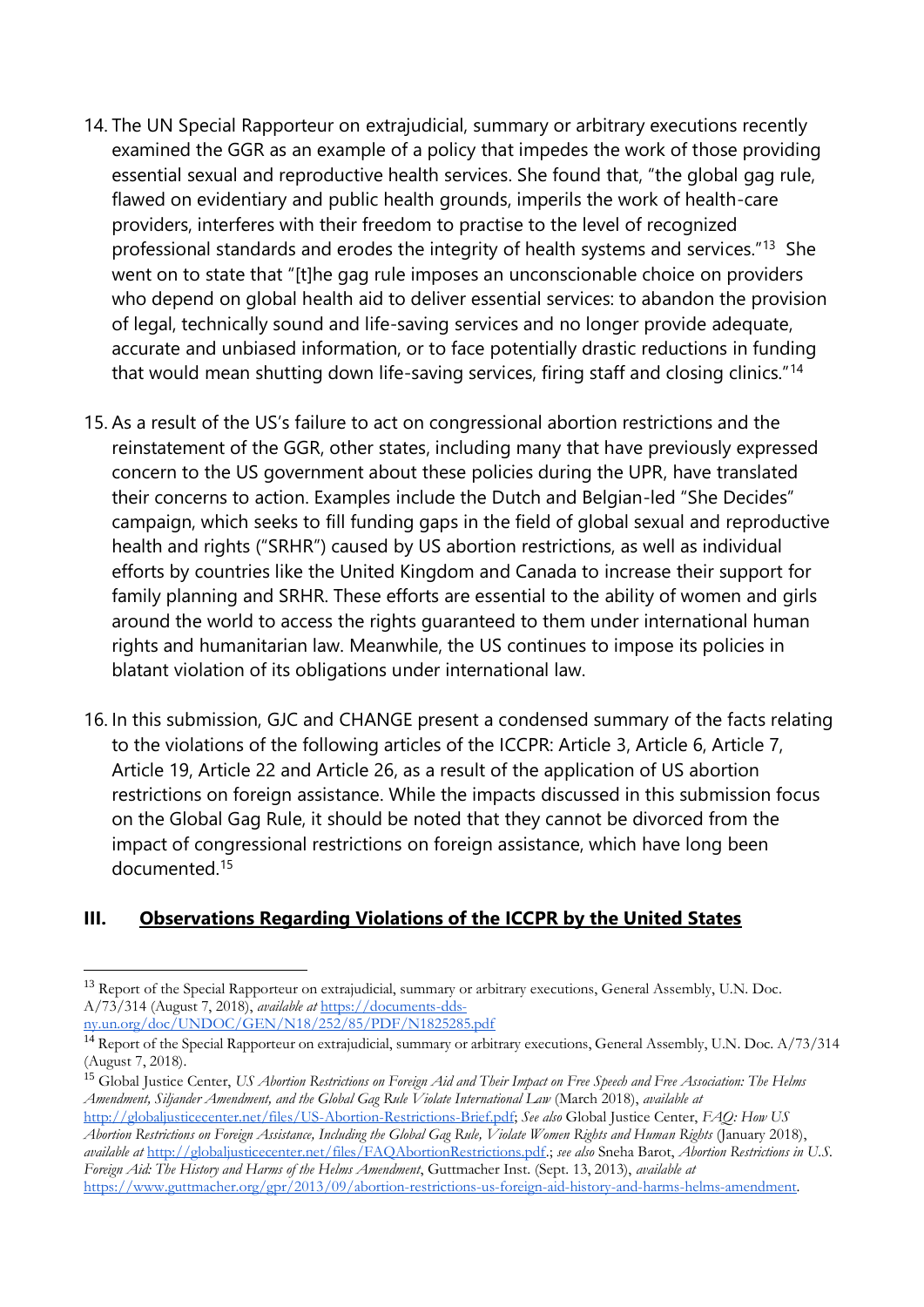17. US abortion restrictions on foreign assistance violate a range of rights protected under the ICCPR, including: the right to non-discrimination under Article 3; the right to life in Article 6; and the right to be free from torture, cruel, inhuman or degrading treatment under Article 7.<sup>16</sup> In addition to violations of rights that directly protect access to abortion services, the restrictions also violate the ICCPR's protections for free speech and free association under Article 19 and Article 22. These obligations are owed not only to individuals and NGOs, but also to other States Parties.<sup>17</sup>

#### A. US Abortion Restrictions Violate Article 19 and 22 on the Rights to Free Expression and Association

18. US abortion restrictions violate the essential protections of freedom of speech (Article 19), including the "freedom to seek, receive, and impart information and ideas of all kinds,"<sup>18</sup> and as well as the freedom of association (Article 22), including the right of an association to carry out its statutory duties<sup>19</sup> and access funding for its existence and purposes from domestic, foreign, and international sources.<sup>20</sup> Specifically, the restrictions and their implementation fail to meet the standards established by this Committee for abridging the rights protected under Articles 19 and 22: the restrictions must be provided for by law; serve a legitimate aim; and be necessary and proportionate to that aim.<sup>21</sup> US restrictions on foreign assistance fail all three prongs, as the analysis below on the GGR demonstrates.

#### *The Global Gag Rule is Not Provided for by Law*

1

19. The first prong of the ICCPR test for limiting fundamental rights to speech and association requires the restriction to be provided for by law. Per this Committee, that requires that

<sup>&</sup>lt;sup>16</sup> Human Rights Committee, General Comment 28 on Equality of rights between men and women, U.N. Doc.

CCPR/C/21/Rev.1/Add.10 (Mar. 29, 2000); *see also* Human Rights Watch, Q&A: Human Rights Law and Access to Abortion (Jul. 24, 2017).

<sup>&</sup>lt;sup>17</sup> Human Rights Comm., General Comment No. 31 on The Nature of the General Legal Obligation Imposed on States Parties to the Covenant, CCPR/C/21/Rev.1/Add.13 (May 26, 2004), at 2.

<sup>18</sup> International Covenant on Civil and Political Rights, art. 19(2), Dec. 16, 1966, 99 U.N.T.S 171.

<sup>19</sup> Human Rights Committee, *Korneenko v. Belarus*, Communication No. 1274/2004, U.N. Doc. CCPR/C/88/D/1274/2004 (November 10, 2006).

<sup>&</sup>lt;sup>20</sup> Report of the Special Rapporteur on the Rights to Freedom of Peaceful Assembly and of Association, Human Rights Council, U.N. Doc. A/HRC/23/39 (April 24, 2013) at 8; *see also* G.A. Res. 53/144, Annex, Declaration on the Right and Responsibility of Individuals, Groups and Organs of Society to Promote and Protect Universally Recognized Human Rights and Fundamental Freedoms art. 13, U.N. Doc. A/RES/53/144 (Dec. 9, 1998).

<sup>&</sup>lt;sup>21</sup> International Covenant on Civil and Political Rights arts. 19(3), 22(2); Human Rights Comm., General Comment No. 34 on Article 19: Freedoms of Expression and Opinion, at 21, 22, U.N. Doc. CCPR/C/GC/34 (Sept. 12, 2011) (noting that restrictions must remain the exception to the human rights norm of freedom of expression, not putting "in jeopardy the right itself"); International Covenant on Civil and Political Rights arts. 4, 5 (derogation in times of public emergency and that the Covenant should not be interpreted as allowing activities aimed at the destruction of human rights or to permit restrictions upon fundamental rights existing in States Parties "pursuant to law, conventions, regulations or custom on the pretext that the present Covenant does not recognize such rights or that it recognizes them to a lesser extent"); Universal Declaration of Human Rights arts. 29, 30 ("In the exercise of his rights and freedoms, everyone shall be subject only to such limitations as are determined by law solely for the purpose of securing due recognition and respect for the rights and freedoms of others and of meeting the just requirements of morality, public order and the general welfare in a democratic society").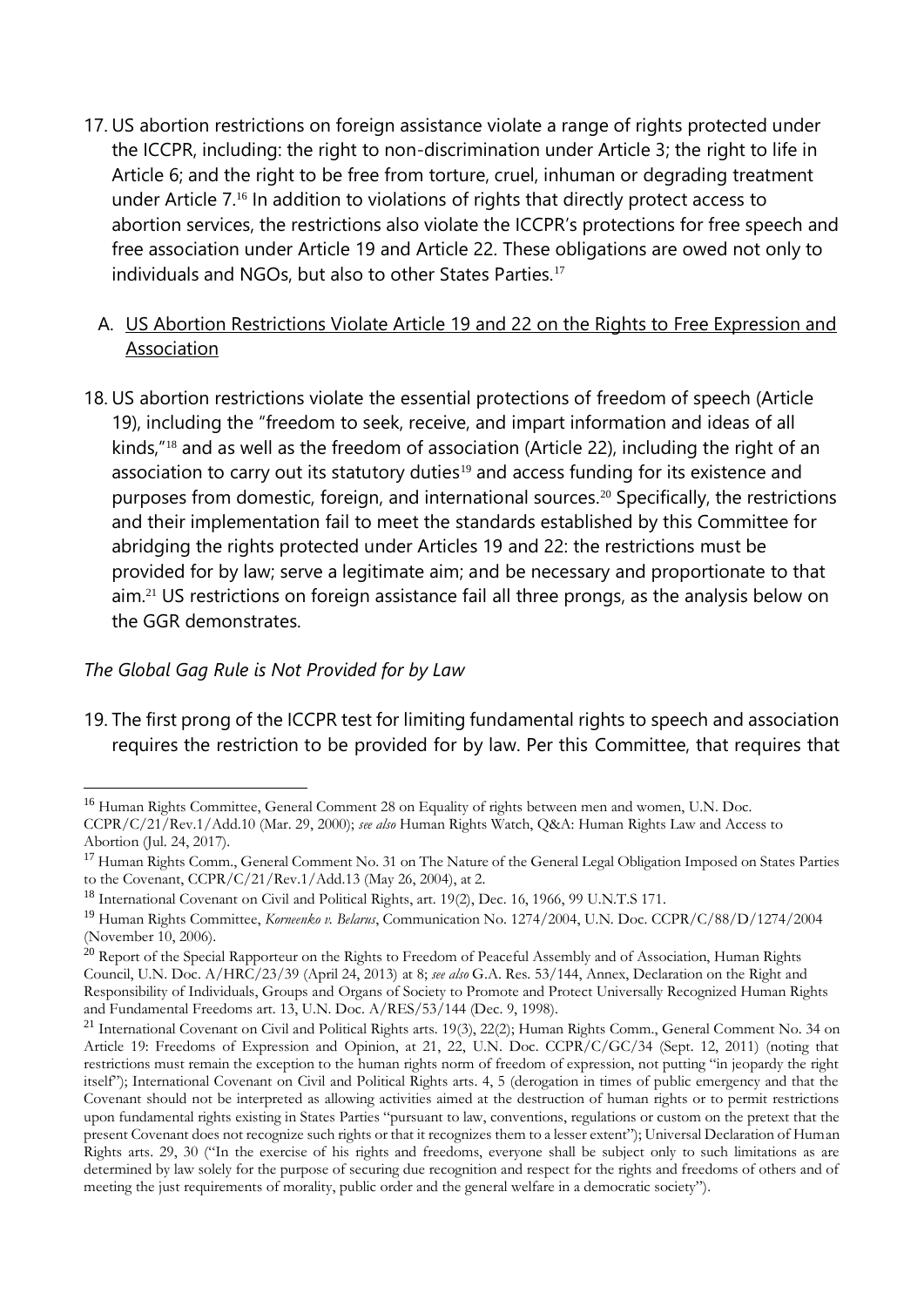the policy must be written clearly, so those subject to it understand how to adapt and regulate their conduct, and it must be consistent and transparent to avoid unfair discretionary implementation.<sup>22</sup> Impact reports from the first year of the Trump GGR rollout demonstrate that the policy is confusing, imprecise, and inconsistently implemented, leading to a chilling effect of self-censorship, over-interpretation, and the dismantling of civil society networks.<sup>23</sup>

- 20. The International Women's Health Coalition (IWHC) conducted extensive interviews with civil society organizations throughout Kenya, Nigeria, and South Africa, finding that nearly all interviewees indicated confusion and lack of clarity around what the GGR prohibited and to whom it applied.<sup>24</sup> The confusion was consistent among top-level organization heads, staff, and providers at the patient level, with the majority expressing uncertainty about what constituted a provision or promotion of abortion.<sup>25</sup> Similarly, Population Action International (PAI) impact reports in Uganda and Nigeria detail confusion about the language of the GGR in grant agreement standard provisions, and a lack of explanation or information from US funding agencies.<sup>26</sup>
- 21. Some organizations noted simply receiving a short email that the GGR would be included in the next standard provision. Other organizations only received an email with the new standard provision agreement attached and a note indicating it needed to be signed within the week, with no mention of the GGR.<sup>27</sup> The relevant provision appears buried on page 83 of the USAID standard provision.<sup>28</sup> Such a short turnaround with minimal information makes it challenging for fNGOs to recognize they are implicated by the GGR, seek out information for what the policy means, and make an informed decision about whether or not to sign the new grant.<sup>29</sup> In Mozambique, the majority of fNGOs interviewed by CHANGE had received no communication at all from their aid agencies or primary funding partners, even when they had previously had consistent, scheduled contact.<sup>30</sup>
- 22. CHANGE also noted instances where the Trump GGR was erroneously included in grant provisions that did not fall under the umbrella of global health assistance. In one example, a group of fNGOs working in water, sanitation, and hygiene (WASH) received an aid award

<sup>22</sup> Global Justice Center, *US Abortion Restrictions on Foreign Aid and Their Impact on Free Speech and Free Association: The Helms Amendment, Siljander Amendment, and the Global Gag Rule Violate International Law* (March 2018) at 3.

<sup>23</sup> Int'l Women's Health Coalition, Reality Check: Year One of the Global Gag Rule (2018), *available at* [https://iwhc.org/wp](https://iwhc.org/wp-content/uploads/2018/05/GGR-Formatted-Report_FINAL.pdf)[content/uploads/2018/05/GGR-Formatted-Report\\_FINAL.pdf.](https://iwhc.org/wp-content/uploads/2018/05/GGR-Formatted-Report_FINAL.pdf)

<sup>24</sup> Int'l Women's Health Coalition, *Reality Check: Year One of the Global Gag Rule* (May 2018) at 8.

<sup>25</sup> Int'l Women's Health Coalition, *Reality Check: Year One of the Global Gag Rule* (May 2018).

<sup>26</sup> Population Action Int'l, *Access Denied: Nigeria* (March 2018) at 7, *available at* [https://pai.org/wp-](https://pai.org/wp-content/uploads/2018/03/Access-Denied-Nigeria-2.pdf)

[content/uploads/2018/03/Access-Denied-Nigeria-2.pdf;](https://pai.org/wp-content/uploads/2018/03/Access-Denied-Nigeria-2.pdf) *see also* Population Action Int'l, *Access Denied: Uganda* (March 2018) at 7, *available at* [https://pai.org/wp-content/uploads/2018/03/Access-Denied\\_Uganda\\_March-2018.pdf.](https://pai.org/wp-content/uploads/2018/03/Access-Denied_Uganda_March-2018.pdf)

<sup>27</sup> CHANGE, *Prescribing Chaos in Global Health: The Global Gag Rule from 1984-2018* (June 2018), at 30, *available at*  [http://www.genderhealth.org/files/uploads/change/publications/Prescribing\\_Chaos\\_in\\_Global\\_Health\\_full\\_report.pdf.](http://www.genderhealth.org/files/uploads/change/publications/Prescribing_Chaos_in_Global_Health_full_report.pdf)

<sup>28</sup> CHANGE, *Prescribing Chaos in Global Health: The Global Gag Rule from 1984-2018* (June 2018), at 7.

<sup>29</sup> CHANGE, *Prescribing Chaos in Global Health: The Global Gag Rule from 1984-2018* (June 2018), at 30*.*

<sup>30</sup> CHANGE, *Prescribing Chaos in Global Health: The Global Gag Rule from 1984-2018* (June 2018), at 31.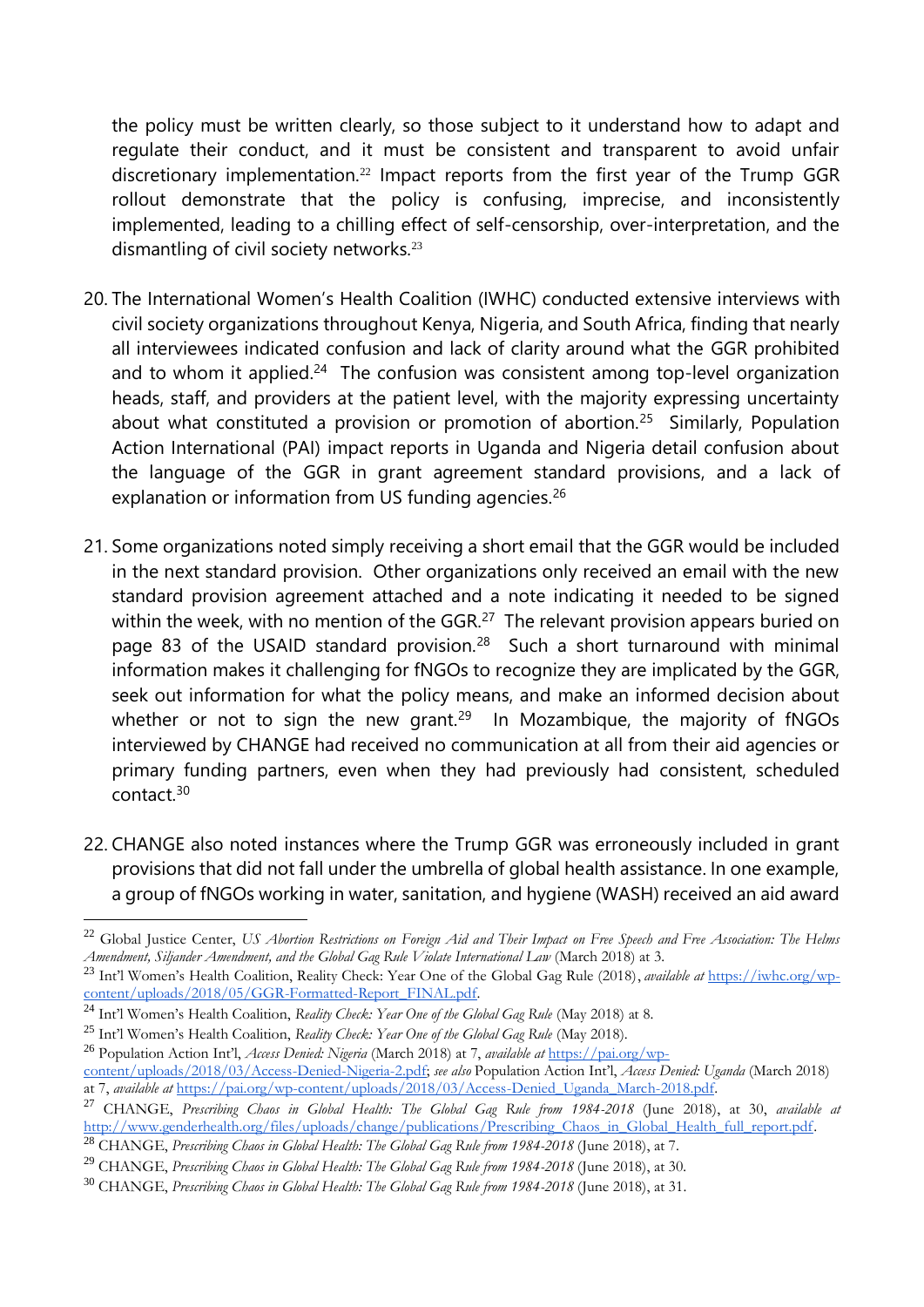under "Development Assistance," but the grant included the GGR.<sup>31</sup> In that case, USAID claimed that the funding might include global health assistance aid in the future, so the GGR had been applied proactively, even though the current funding source did not permit  $it.^{32}$  Other erroneous over-interpretations of the GGR's applicability were noted in regards to consultants, who had been asked to certify the policy even though it does not apply to individuals not associated with an organization. $33$ 

- 23. This confusion has led to a chilling effect where fNGOs over-censor themselves in service and in advocacy. FNGOs have been especially expansive in their interpretations of this iteration of the GGR because of a perceived hostility on the part of the Trump administration towards women's health initiatives and SRHR programs.<sup>34</sup> One Nigerian organization ceased pursuing funding for adolescent girls programming out of fear of violating the GGR, exemplifying organizations' inabilities to make informed decisions about funding and operations.<sup>35</sup> In Kenya, providers publicly posted signs stating they did not provide abortion services because they mistakenly thought that was required under the GGR. 36
- 24. One organization in Nigeria admitted to being cautious about assisting a patient complaining of stomach pain by transporting her to a nearby hospital, in fear it might be construed as providing abortion services. $37$  In Uganda, organizations have halted misoprostol trainings for healthcare providers because it can be used to induce medication abortions.<sup>38</sup> Misoprostol, however, is on the World Health Organization's list of essential medicines and has a wide range of uses, including treating post-abortion and post-partum hemorrhaging.<sup>39</sup> While post-abortion care is not prohibited under the GGR, many organizations are unaware of this, so the policy has had a chilling effect on organizations assisting in emergency, life-saving post-abortion services.
- 25. Organizational networks and partnerships around SRHR and integrated healthcare systems have been weakened by the GGR. The International Centre for Reproductive Health in Mozambique (ICRH-M) told CHANGE how Trump's policy has weakened SRHR coalition networks by causing self-censorship, withdrawal from membership, and anxiety, tension, and friction within coalition meetings between compliant and non-compliant members.<sup>40</sup> Organizations throughout Kenya, Nigeria, and South Africa reported to IWHC that the GGR makes it harder to form and maintain partnerships with other organizations,

1

<sup>31</sup> CHANGE, *Prescribing Chaos in Global Health: The Global Gag Rule from 1984-2018* (June 2018), at 33.

<sup>32</sup> CHANGE, *Prescribing Chaos in Global Health: The Global Gag Rule from 1984-2018* (June 2018), at 34.

<sup>33</sup> CHANGE, *Prescribing Chaos in Global Health: The Global Gag Rule from 1984-2018* (June 2018).

<sup>34</sup> CHANGE, *Prescribing Chaos in Global Health: The Global Gag Rule from 1984-2018* (June 2018), at 37.

<sup>35</sup> Int'l Women's Health Coalition, *Reality Check: Year One of the Global Gag Rule* (May 2018), at 9.

<sup>36</sup> Int'l Women's Health Coalition, *Reality Check: Year One of the Global Gag Rule* (May 2018).

<sup>37</sup> Int'l Women's Health Coalition, *Reality Check: Year One of the Global Gag Rule* (May 2018).

<sup>38</sup> Population Action Int'l, *Access Denied: Uganda* (March 2018) at 8.

<sup>39</sup> Population Action Int'l, *Access Denied: Uganda* (March 2018).

<sup>40</sup> CHANGE, *Prescribing Chaos in Global Health: The Global Gag Rule from 1984-2018* (June 2018), at 37.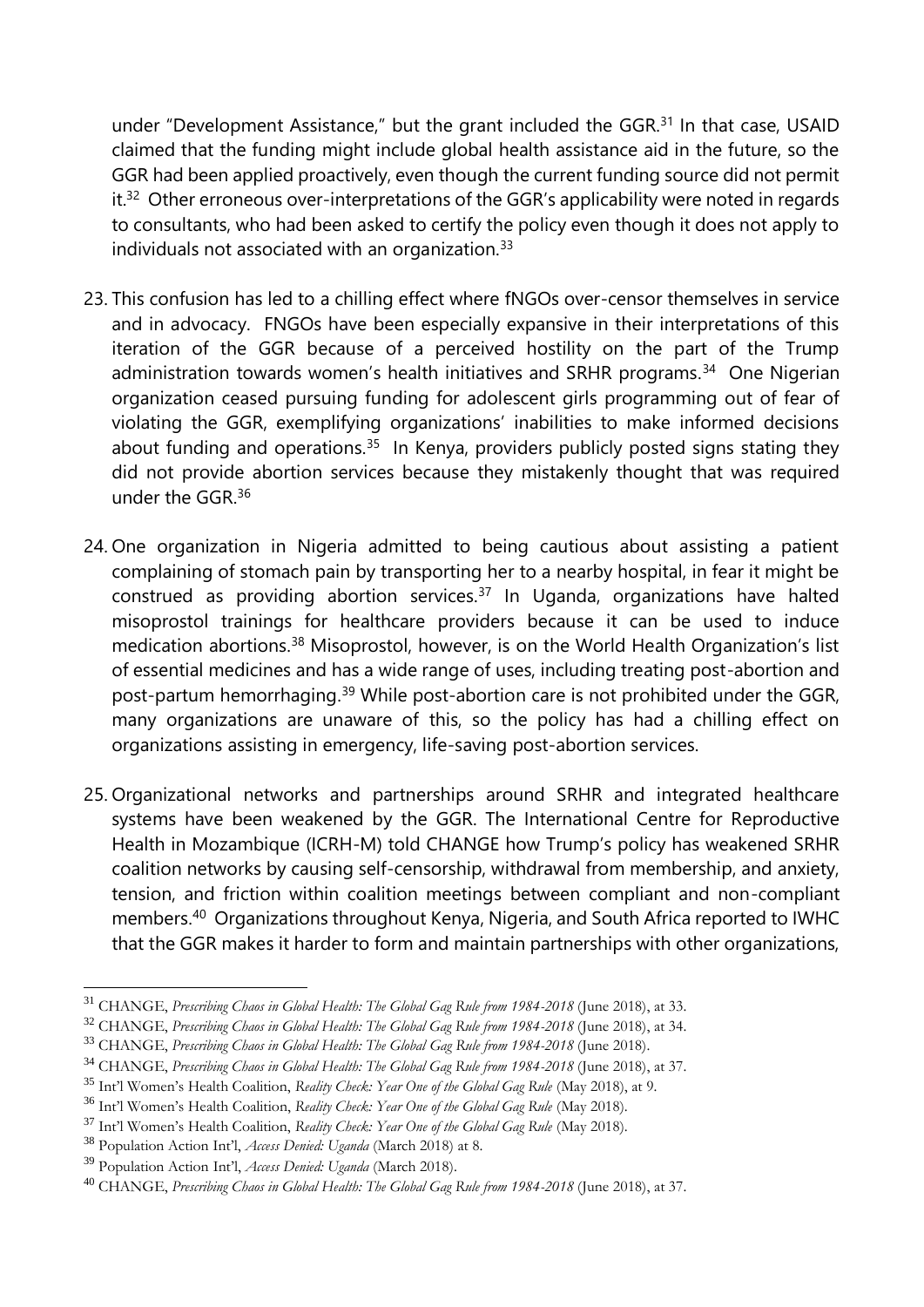even on projects unrelated to abortion services, and that the policy ostracizes reproductive health and abortion providers.<sup>41</sup> In South Africa, Ibis International has struggled to find a local partner to provide community services, noting an atmosphere of distrust, competition, and fragmentation within civil society as a result of the GGR.<sup>42</sup> PAI reported a trend among US-based NGOs, which are not subject to the GGR, of ceasing partnerships with local organizations, or redistributing funds away from regional partners and opening their own offices.<sup>43</sup> This diminishes grassroots, local ownerships over services, which has been a stated USAID goal in reproductive health programming, and destabilizes domestic healthcare initiatives.<sup>44</sup>

26. The vague and unclear language of the GGR, lack of communication, and inconsistent implementation has generated rampant confusion in fNGO SRHR networks. Further exacerbating the problem, the GGR has a zero-tolerance policy, mandating that any violation, even in good faith, will result in immediate funding termination.<sup>45</sup> This coupled with the threat that fNGOs may need to pay back funding if they violate the policy, with no clear protocol for when that would be the case, has created an atmosphere of extreme uncertainty and fear.<sup>46</sup> In just two years, the result has been a chilling effect of selfcensorship, fracturing organization networks, and political silencing. The GGR, therefore, does not satisfy the "provided by law" requirement of the first prong in the ICCPR test for limiting the freedoms of speech and association.

## *The Global Gag Rule Does Not Serve a Legitimate Aim*

27. Under the ICCPR and this Committee's guidance, an aim is considered legitimate only when it relates to the protection of national security, public order, public health, morals, or the rights and reputations of others.<sup>47</sup> While abortion may be considered a moral issue, the promotion of national values does not constitute a legitimate aim according to the Special Rapporteur on the rights to freedom of peaceful assembly and association.<sup>48</sup> In addition, the Special Rapporteur on the right of everyone to the enjoyment of the highest attainable standard of physical and mental health has stated that "Public morality cannot serve as a justification for enactment or enforcement of laws that may result in human rights violations, including those intended to regulate sexual and reproductive conduct and decision-making. Although securing particular public health outcomes is a legitimate State aim, measures taken to achieve this must be both evidence-based and proportionate

<sup>41</sup> Int'l Women's Health Coalition, *Reality Check: Year One of the Global Gag Rule* (May 2018) at 16.

<sup>42</sup> Int'l Women's Health Coalition, *Reality Check: Year One of the Global Gag Rule* (May 2018).

<sup>43</sup> Population Action Int'l, *Access Denied: Uganda* (March 2018) at 7.

<sup>44</sup> Population Action Int'l, *Access Denied: Uganda* (March 2018).

<sup>45</sup> Department of State, *Protecting Life in Global Health Assistance: Six Month Review* (February 6, 2018), *available at*  [https://www.state.gov/f/releases/other/278012.htm.](https://www.state.gov/f/releases/other/278012.htm) (While the 6 month review of the Policy included a recommendation for flexibility in responses to violations, updated policy provisions reflecting this recommendation have not been released.)

<sup>46</sup> CHANGE, *Prescribing Chaos in Global Health: The Global Gag Rule from 1984-2018* (June 2018), at 37.

<sup>47</sup> International Covenant on Civil and Political Rights, arts 19(3), 22(2).

<sup>48</sup> Global Justice Center, *US Abortion Restrictions on Foreign Aid and Their Impact on Free Speech and Free Association: The Helms Amendment, Siljander Amendment, and the Global Gag Rule Violate International Law* (March 2018), at 7.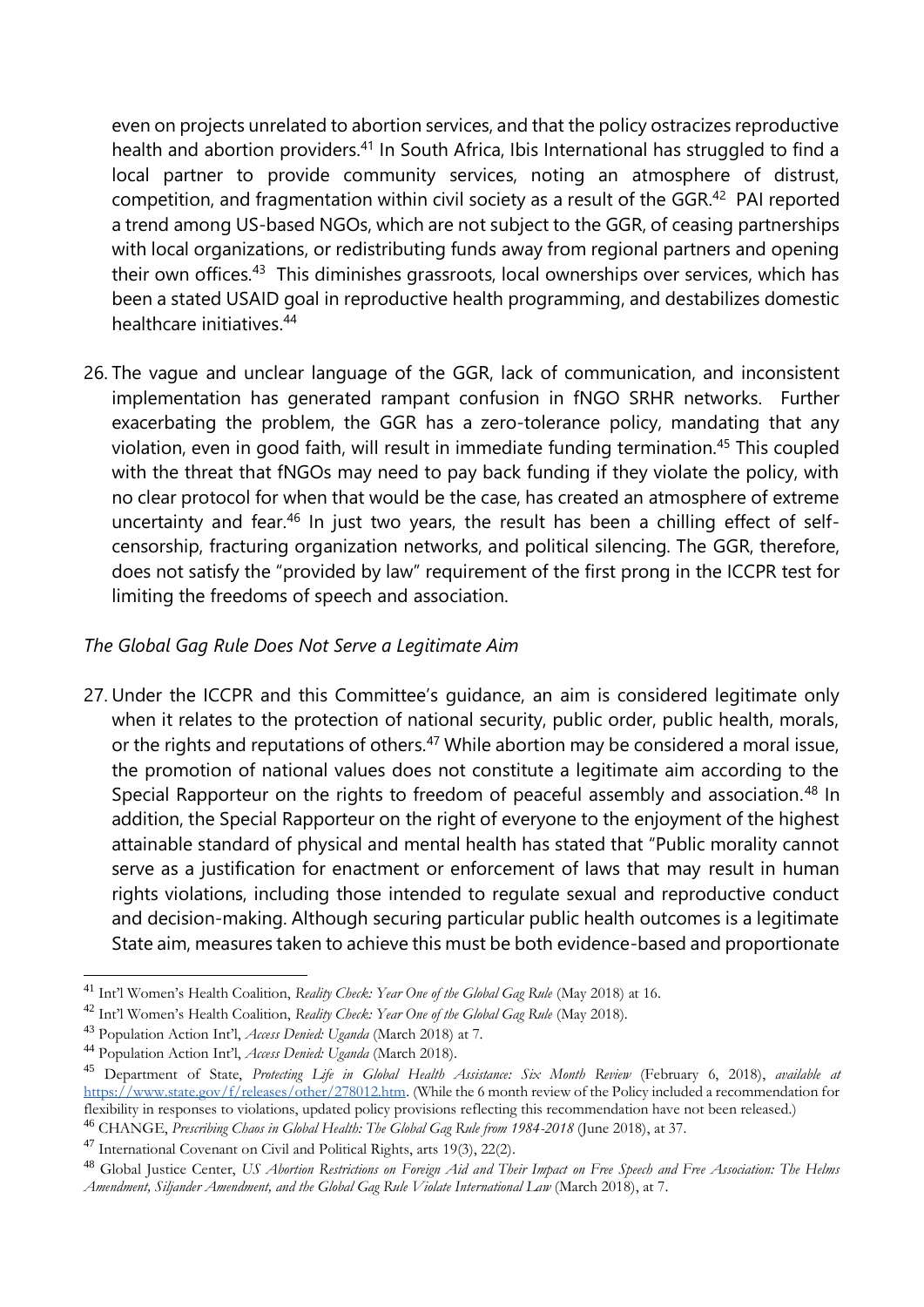to ensure respect of human rights. When criminal laws and legal restrictions used to regulate public health are neither evidence-based nor proportionate, States should refrain from using them to regulate sexual and reproductive health, as they not only violate the right to health of affected individuals, but also contradict their own public health justification."<sup>49</sup>

- 28. Further, otherwise legitimate restrictions violate the ICCPR if they obstruct political debate or the dissemination of information relevant to the public.<sup>50</sup> The impact reports on the first two years of the Trump GGR demonstrate that the policy has restricted free speech or association while failing to meet the standard of a legitimate aim. The restrictions imposed by the GGR fail in the furtherance or protection of national security or public health while impeding political discourse and information dissemination.
- 29. While the express goal of the GGR is to protect life and decrease abortions, organizations on the ground have already seen the opposite effect in regards to HIV/AIDS and other infectious diseases, maternal mortality, and abortion rates. Healthcare services were becoming increasingly integrated, a progression that has been especially advantageous for rural communities and vulnerable groups. However, this means that abortion or reproductive health services do not occur in a vacuum, so policies hindering them effectively hinder a comprehensive array of medical programs, including HIV/AIDS prevention.<sup>51</sup> A 2018 quantitative study from amfAR (The Foundation for AIDS Research) and Johns Hopkins University surveyed 286 PEPFAR (the President's Emergency Plan for AIDS Relief, the U.S.'s largest global health program) prime implementing partners across 31 countries and found 33% of them were impacted by the GGR. Impact extended beyond information about abortion and included restricting information on HIV.<sup>52</sup>
- 30. In Uganda, the two largest sexual and reproductive healthcare providers, Marie Stopes International (MSI) and Reproductive Health Uganda (RHU), $53$  are both unable to sign standard provisions containing the GGR, causing compliant smaller organizations to no longer refer patients to either MSI or RHU, even for HIV/AIDS services.<sup>54</sup> Similarly, in Mozambique, the International Planned Parenthood Federation (IPPF) affiliate AMODEFA is unable to comply with the GGR.<sup>55</sup> Two-thirds of AMODEFA funding from the US goes to their work in preventing and treating HIV/AIDS, malaria, and tuberculosis. The IPPF as

<sup>&</sup>lt;sup>49</sup> Interim Rep. of the Special Rapporteur on the right of everyone to the enjoyment of the highest attainable standard of physical and mental health, General Assembly, U.N. Doc. A/66/254 (Aug. 3, 2011) at 18, *available at* [https://documents-dds](https://documents-dds-ny.un.org/doc/UNDOC/GEN/N11/443/58/PDF/N1144358.pdf?OpenElement)[ny.un.org/doc/UNDOC/GEN/N11/443/58/PDF/N1144358.pdf?OpenElement.](https://documents-dds-ny.un.org/doc/UNDOC/GEN/N11/443/58/PDF/N1144358.pdf?OpenElement)

<sup>50</sup> Global Justice Center, *US Abortion Restrictions on Foreign Aid and Their Impact on Free Speech and Free Association: The Helms Amendment, Siljander Amendment, and the Global Gag Rule Violate International Law* (March 2018), at 4.

<sup>51</sup> Int'l Women's Health Coalition, *Reality Check: Year One of the Global Gag Rule* (May 2018), at 10.

<sup>52</sup> Sherwood, J., Roemer, M., Honermann, B., Sharp, A., Decker, M., Millett, G. Tracking the Impact of the Expanded Mexico City Policy on PEPFAR Implementing Partners. Poster session presented at: HIV Research for Prevention 2018; Madrid, Spain (October 21-25, 2018).

<sup>53</sup> RHU is an affiliate of the International Planned Parenthood Association

<sup>54</sup> Population Action Int'l, *Access Denied: Uganda* (March 2018), at 7.

<sup>55</sup> CHANGE, *Prescribing Chaos in Global Health: The Global Gag Rule from 1984-2018* (June 2018), at 29.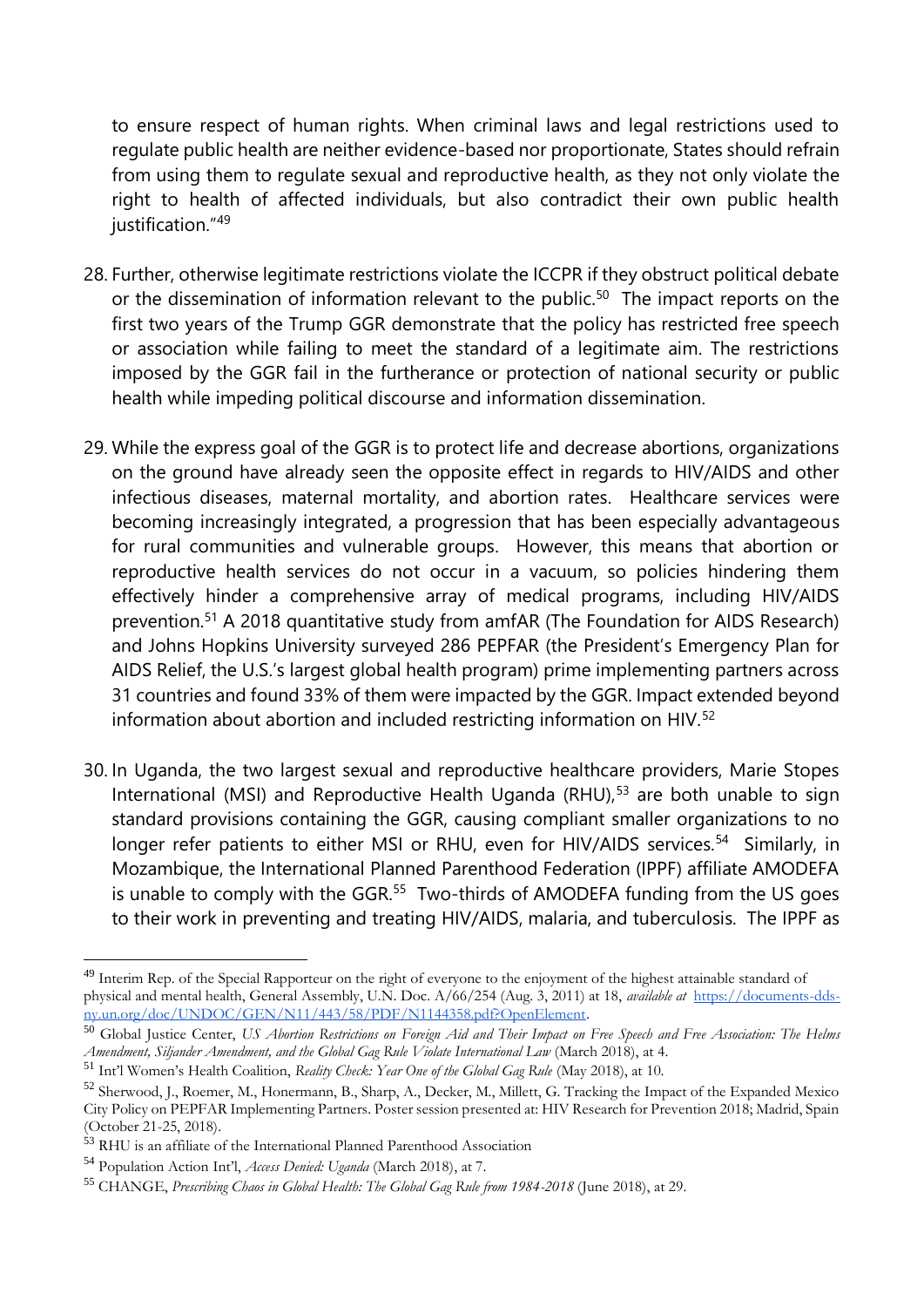a whole is estimated to lose \$100 million in US funding, which will hamper their ability to continually provide 725,000 HIV tests annually, or HIV treatment to 275,000 pregnant women.<sup>56</sup> As Mozambique's leading SRHR organization and a provider of integrated HIV prevention and care, AMODEFA lost 60% of its budget, 30% of its staff, and closed half of its 20 youth clinics providing integrated care as a result of the GGR. This caused an ongoing decrease, and in some places a discontinuation, of HIV prevention and treatment services. For example, AMODEFA stopped its integrated tuberculosis, malaria, HIV, and family planning program at the Nampula province clinic. At its Xai-Xai clinic for girls and young women under 24 years of age, AMODEFA went from providing 38,516 HIV services (including testing and counseling) from July-September 2017 to 5,089 from October-December 2017 due to the loss of funding.<sup>57</sup>

- 31. The GGR has had, and will continue to have, detrimental impacts on HIV/AIDS services throughout Africa. An Ethiopian NGO providing antiretroviral therapy (ART) expressed concern it would lose funding; an NGO in Uganda and Malawi stated that its clinics providing HIV/AIDS services and counseling to youths will shut down if they cannot find an alternate funding source; Mozambique has already seen a drop in community-based organizations providing in-home HIV treatments, which are vital to reaching rural communities; another Mozambique NGO has had to cease a successful pilot program mandating parental disclosure to children born with HIV; and AMODEFA clinics have already noted a steep drop in HIV services in just three months since the GGR was implemented.<sup>58</sup> The successful DREAMS initiative throughout sub-Saharan Africa, which seeks to reduce HIV infections among adolescent girls and young women, had seen marked success<sup>59</sup> prior to the GGR, but since losing funding due to the GGR AMODEFA has pulled back on the original five-year DREAMS plan and laid off over 536 of its original 600 community health workers.<sup>60</sup>
- 32. The GGR is also anticipated to increase rates of maternal mortality. In many countries, like Mozambique, abortion was initially legalized in an attempt to reduce high maternal mortality rates.<sup>61</sup> In South Africa, the legalization of abortion reduced maternal mortality by 91%, though the rate is still high as a result of stigma and lack of information and education.<sup>62</sup> The GGR undermines such local initiatives to increase comprehensive reproductive and sexual healthcare services and education to combat high maternal mortality and unsafe abortion deaths. In Uganda, where maternal mortality rates are high and 5.3% are caused by abortion complications, the fracturing of civil society groups has also hurt maternal mortality groups that contain compliant and non-compliant members

<sup>56</sup> CHANGE, *Prescribing Chaos in Global Health: The Global Gag Rule from 1984-2018* (June 2018), at 40.

<sup>57</sup> CHANGE, *Prescribing Chaos in Global Health: The Global Gag Rule from 1984-2018* (June 2018), at 40 - 78.

<sup>58</sup> CHANGE, *Prescribing Chaos in Global Health: The Global Gag Rule from 1984-2018* (June 2018),at 41.

<sup>59</sup> Including a 25-40% reduction in new HIV infections

<sup>60</sup> CHANGE, *Prescribing Chaos in Global Health: The Global Gag Rule from 1984-2018* (June 2018), at 42.

<sup>61</sup> CHANGE, *Prescribing Chaos in Global Health: The Global Gag Rule from 1984-2018* (June 2018), at 57

<sup>62</sup> A. M. Mbele, L. Snyman, and R. C. Pattison, *Impact of the Choice on Termination of Pregnancy Act on Maternal Morbidity and Mortality in the West of Pretoria*, SOUTH AFRICAN MEDICAL JOURNAL = SUID-AFRIKAANSE TYDSKRIF VIR GENEESKUNDE 11, 96 (2006).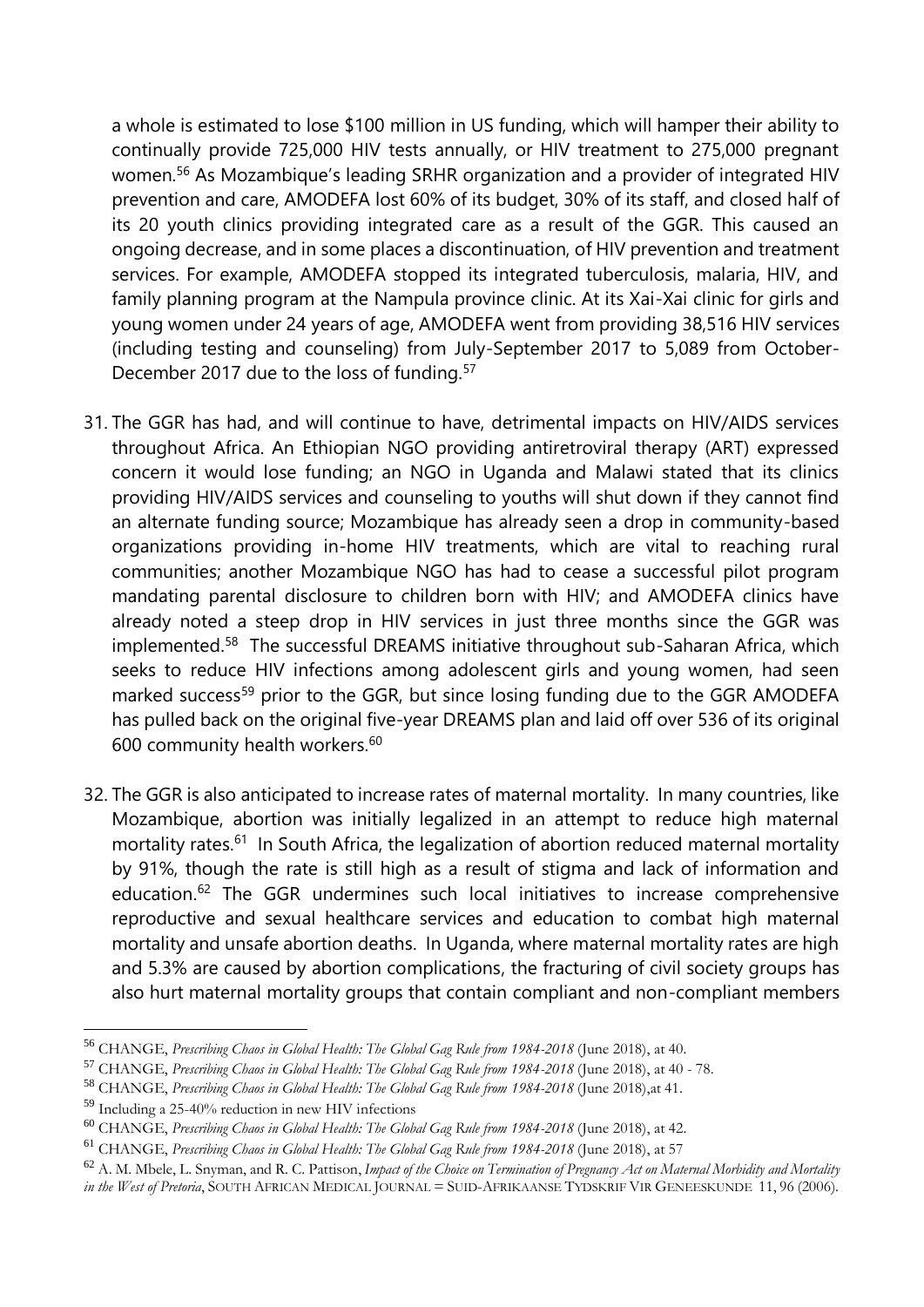now afraid to associate with each other.<sup>63</sup> The MSI affiliate in Zimbabwe faces a 50% cutback on services as a result of lost funding, including services that prevented 814 maternal deaths and 3,100 child deaths the previous year.<sup>64</sup> Similarly, the IPPF estimates its lost funding will impede its ability to prevent 20,000 maternal deaths.<sup>65</sup>

- 33. Previous versions of the GGR failed to curtail abortion, and the current iteration is projected to be no different. Research from Ghana shows that when the policy was in place under George W. Bush, abortion did not decrease, and there was an increase in the likelihood that women living in rural areas would experience an abortion.<sup>66</sup> A study published in the WHO Bulletin found that during the George W. Bush GGR, women in sub-Saharan Africa who were in countries with high exposure to the GGR had two and a half times the odds of experiencing an induced abortion once the policy was reinstated compared to their counterparts in countries with low exposure<sup>67</sup>. In 2018, Yana Rodgers published a book on the GGR under the George W. Bush administration. Rodgers found that women in countries within Latin America and the Caribbean with a high exposure to the GGR had three times the odds of experiencing an induced abortion once the policy was reinstated compared to their counterparts in countries with low exposure.<sup>68</sup> While the GGR may force legitimate, trained providers to close up shop, "curtain clinics" pop up in their place. In Kenya, such clinics, run by untrained people without medical accreditation, provide back-alley abortions to desperate women and girls.<sup>69</sup> As a result of their lost funding and reduced services, MSI estimates that more than two million women will no longer have access to contraception services from a trained MSI provider, resulting in an extra 2.5 million unintended pregnancies, 870,000 unsafe abortions, and 6,900 avoidable maternal deaths.<sup>70</sup> The IPPF faces similar service cutbacks, estimated to hamper its work preventing 4.8 million unintended pregnancies and 1.7 million unsafe abortions.<sup>71</sup>
- 34. Ultimately, even if the GGR was considered to serve a legitimate aim, it would still be in violation of the ICCPR because in furthering that aim it has muted the spread of information relevant to the public and silenced advocacy and political debate. Organizations in states where abortion is legal expressed a unique confusion over how to

<sup>63</sup> Uganda Ministry of Health, *Annual health sector performance report 2017/18* (2018), AT 24, *available at*  [https://health.go.ug/content/annual-health-sector-performance-report-financial-year-201718.](https://health.go.ug/content/annual-health-sector-performance-report-financial-year-201718) *See also* Population Action Int'l, *Access Denied: Uganda* (March 2018), at 8.

<sup>64</sup> CHANGE, *Prescribing Chaos in Global Health: The Global Gag Rule from 1984-2018* (June 2018), at 39.

<sup>65</sup> CHANGE, *Prescribing Chaos in Global Health: The Global Gag Rule from 1984-2018* (June 2018), at 39*.*

<sup>66</sup> Kelly M. Jones, International Food Policy Research Institute, *Evaluating the Mexico City Policy: How US Foreign Policy Affects Fertility Outcomes and Child Health in Ghana* (December 2011) at 4-5, *available at* http://www.poppov.org/~/ media/PopPov/Documents/events/6thAnnConf/jones2011-mexico-city-fertility.pdf

<sup>67</sup> Eran Bendavid, Patrick Avila & Grant Miller, *United States aid policy and induced abortion in sub-Saharan Africa*, 89 Bull. World Health Organ. 873 (2011)

<sup>68</sup> Yana van der Meulen Rodgers, THE GLOBAL GAG RULE AND WOMEN'S REPRODUCTIVE HEALTH: RHETORIC VERSUS REALITY (2018).

<sup>69</sup> Melvine Ouyo & Alexa Henderson, *The Effects of the Global Gag Rule are Being Felt Everywhere*, Rewire, Jul. 2, 2018*.* <sup>70</sup>Marie Stopes International, *The Global Gag Rule: A World Without Choice* (2018), *available at* 

[https://www.mariestopes.org/what-we-do/our-approach/policy-and-advocacy/the-mexico-city-policy-a-world-without](https://www.mariestopes.org/what-we-do/our-approach/policy-and-advocacy/the-mexico-city-policy-a-world-without-choice/)[choice/](https://www.mariestopes.org/what-we-do/our-approach/policy-and-advocacy/the-mexico-city-policy-a-world-without-choice/)

<sup>71</sup> CHANGE, *Prescribing Chaos in Global Health: The Global Gag Rule from 1984-2018* (June 2018), at 39.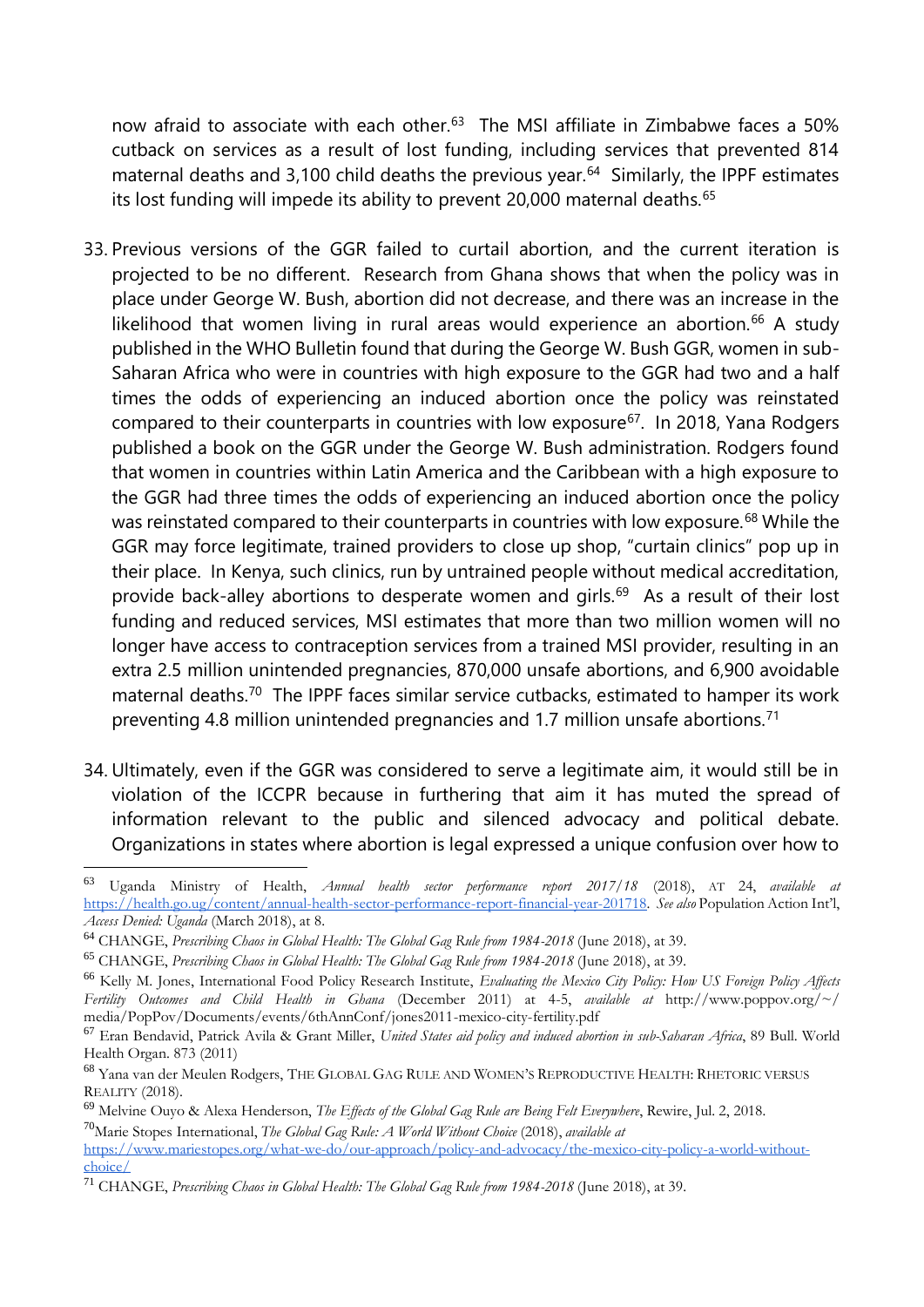reconcile GGR restrictions with domestic law. In South Africa, for example, providers and NGOs are caught between their legal responsibilities to provide constitutionally protected abortion services and information, and the restrictions under the Gag Rule.

35. Regardless of how liberal or conservative a state's abortion laws are, stigma almost always abounds. The GGR exacerbates this stigma by limiting discourse.<sup>72</sup> In South Africa, organizations are often on the front lines of education and training relating to abortions in conjunction with local governments; however, the GGR silences political discussion by prohibiting organizations from joining political discourse.<sup>73</sup> According to the IWHC, "interviewees also reported that the Policy silences civil society organizations, making them less able to hold their governments accountable."<sup>74</sup> As a result, "the Global Gag Rule emboldens anti-choice groups while leaving fewer voices to counter their efforts."<sup>75</sup> This is seen as an imposition of US political ideology in the form of neocolonial bullying, where disparate power dynamics allow the US government to effectively hold local organizations hostage to its whims.<sup>76</sup>

# *The Global Gag Rule is Not Necessary or Proportionate to its Aim*

- 36. The final prong of the ICCPR test to permit restrictions on fundamental freedoms requires the policy to be necessary and proportionate to its aim. This requires that there must be no other alternative approaches that do not violate fundamental freedoms, and that the policy must be directly related to the aim without being overbroad.<sup>77</sup> The aforementioned far-reaching impacts of the GGR on public health, related to prong two, are evidence of the policy's overbroad impact and indirect implementation, making it neither proportional nor necessary. However, the harm reaches even farther into rural and vulnerable communities, disproportionately impacting youth, LGBT people, sex workers, people living with disabilities, and refugees. Such expansive detrimental impacts are in no way necessary or proportional to the aim of reducing abortion.
- 37. The fracturing of integrated health systems adversely impacts at-risk youth and rural communities. In Mozambique, AMODEFA was forced to close ten of its 20 clinics providing integrated services to young people.<sup>78</sup> PAI in Nigeria also found that at-risk youth were disproportionately harmed by local clinics losing funding and having to cut back services.<sup>79</sup> In Zimbabwe, the organization ROOTS, which focuses on initiatives to keep girls in school through SRHR education and comprehensive services, had to stop its

<sup>72</sup> Tlaleng Mofokeng, *Ending America's Global War on Reproductive Freedom*, THE IRISH EXAMINER, Jul. 4, 2018.

<sup>73</sup> Int'l Women's Health Coalition, *Reality Check: Year One of the Global Gag Rule* (May 2018), at 14.

<sup>74</sup> Int'l Women's Health Coalition, *Reality Check: Year One of the Global Gag Rule* (May 2018), at 16.

<sup>75</sup> Int'l Women's Health Coalition, *Reality Check: Year One of the Global Gag Rule* (May 2018), at 18.

<sup>76</sup> Int'l Women's Health Coalition, *Reality Check: Year One of the Global Gag Rule* (May 2018), at 14

<sup>77</sup> Global Justice Center, *US Abortion Restrictions on Foreign Aid and Their Impact on Free Speech and Free Association: The Helms Amendment, Siljander Amendment, and the Global Gag Rule Violate International Law* (March 2018), at 5.

<sup>78</sup> CHANGE, *Prescribing Chaos in Global Health: The Global Gag Rule from 1984-2018* (June 2018), at 51.

<sup>79</sup> Population Action Int'l, *Access Denied: Nigeria* (March 2018).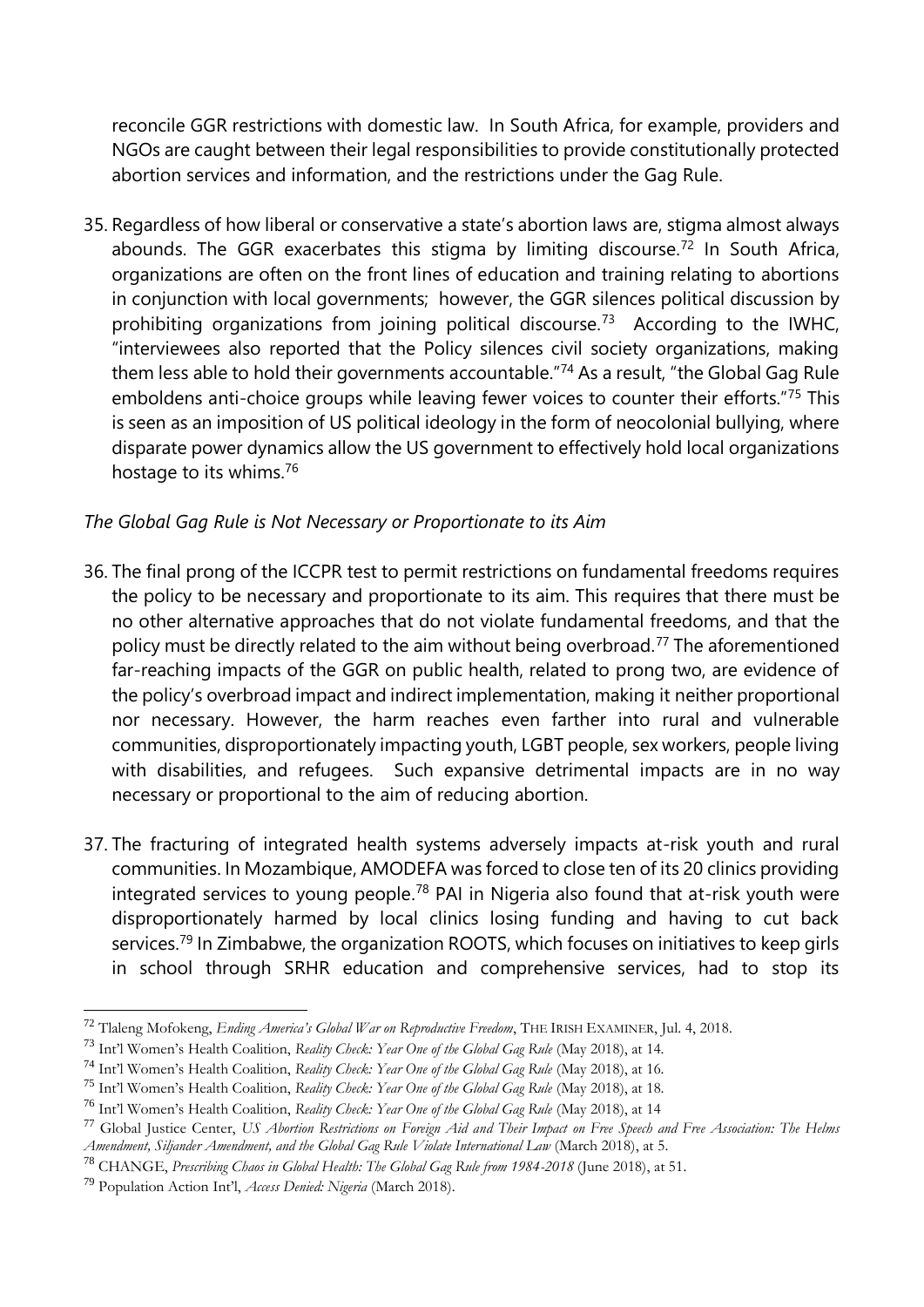programming.<sup>80</sup> People in rural communities similarly rely on integrated healthcare systems and education. Community health workers providing a vast array of services are often the main way people in rural areas access healthcare, and the GGR has forced many traveling providers to close up shop while limiting the number of larger clinics to which they can refer patients. $81$  Consequently, rural communities are facing increasingly limited provider options, where they have any at all. In Uganda, 79% of the country lives in rural areas that rely on MSI or RHU, who are facing devastating funding cuts, to provide services that reach their communities. $82$  When integrated health systems break down, it means people in impoverished rural communities have to travel large distances to access each individual health service they or their family need, which can be time and cost prohibitive.<sup>83</sup> Additionally, an AMODEFA clinic providing long-term contraception implants in the rural Xai-Xai clinic saw a huge reduction in services rendered following the implementation of the GGR. In three months, the clinic provided 3,392 fewer long-term contraceptive services, including only one implant removal, compared to 52 prior to the Global Gag Rule, indicating women in rural communities are relying on expired contraceptives or removing them themselves.<sup>84</sup> That same clinic also provided 1,478 fewer STI-related services and 10,463 fewer gynecological services, including cancer screenings.<sup>85</sup>

- 38. Refugee communities and women in conflict are similarly devastated by the GGR. In Uganda, which hosts the most refugees of any sub-Saharan African country, RHU has needed to redirect services from refugee camps into their urban and rural clinics.<sup>86</sup> Similar reductions were reported by PAI in Nigeria.<sup>87</sup> As the United States, Nigeria, and Uganda are all parties to the 1967 Protocol Relating to the Status of Refugees, the GGR may also impede states' abilities to fulfill obligations under the Refugee Convention to "accord refugees lawfully staying in their territory the same treatment with respect to public relief and assistance as is accorded their nationals."88
- 39. The GGR also poses unique threats to LGBT individuals, disabled persons, and sex workers. These groups face marginalization in their countries and require unique healthcare. In Mozambique, AMODEFA faces losing 60% of its budget, and may need to cut back on research programs focusing on LGBT healthcare and close clinics that often serve as one of the few safe places for LGBT people.<sup>89</sup> Additionally, lesbian and bisexual women are often excluded from sexual and reproductive health education and services in broader

1

<sup>80</sup> CHANGE, *Prescribing Chaos in Global Health: The Global Gag Rule from 1984-2018* (June 2018), at 41.

<sup>81</sup> CHANGE, *Prescribing Chaos in Global Health: The Global Gag Rule from 1984-2018* (June 2018), at 49.

<sup>82</sup> Population Action Int'l, *Access Denied: Uganda* (March 2018), at 6.

<sup>83</sup> CHANGE, *Prescribing Chaos in Global Health: The Global Gag Rule from 1984-2018* (June 2018), at 57.

<sup>84</sup> CHANGE, *Prescribing Chaos in Global Health: The Global Gag Rule from 1984-2018* (June 2018), at 49.

<sup>85</sup> CHANGE, *Prescribing Chaos in Global Health: The Global Gag Rule from 1984-2018* (June 2018).

<sup>86</sup> Population Action Int'l, *Access Denied: Uganda* (March 2018), at 7.

<sup>87</sup> Population Action Int'l, *Access Denied: Nigeria* (March 2018), at 7.

<sup>88</sup> Convention Relating to the Status of Refugees art. 23, Jul. 28, 1951, 189 U.N.T.S. 137.

<sup>89</sup> CHANGE, *Prescribing Chaos in Global Health: The Global Gag Rule from 1984-2018* (June 2018), at 45.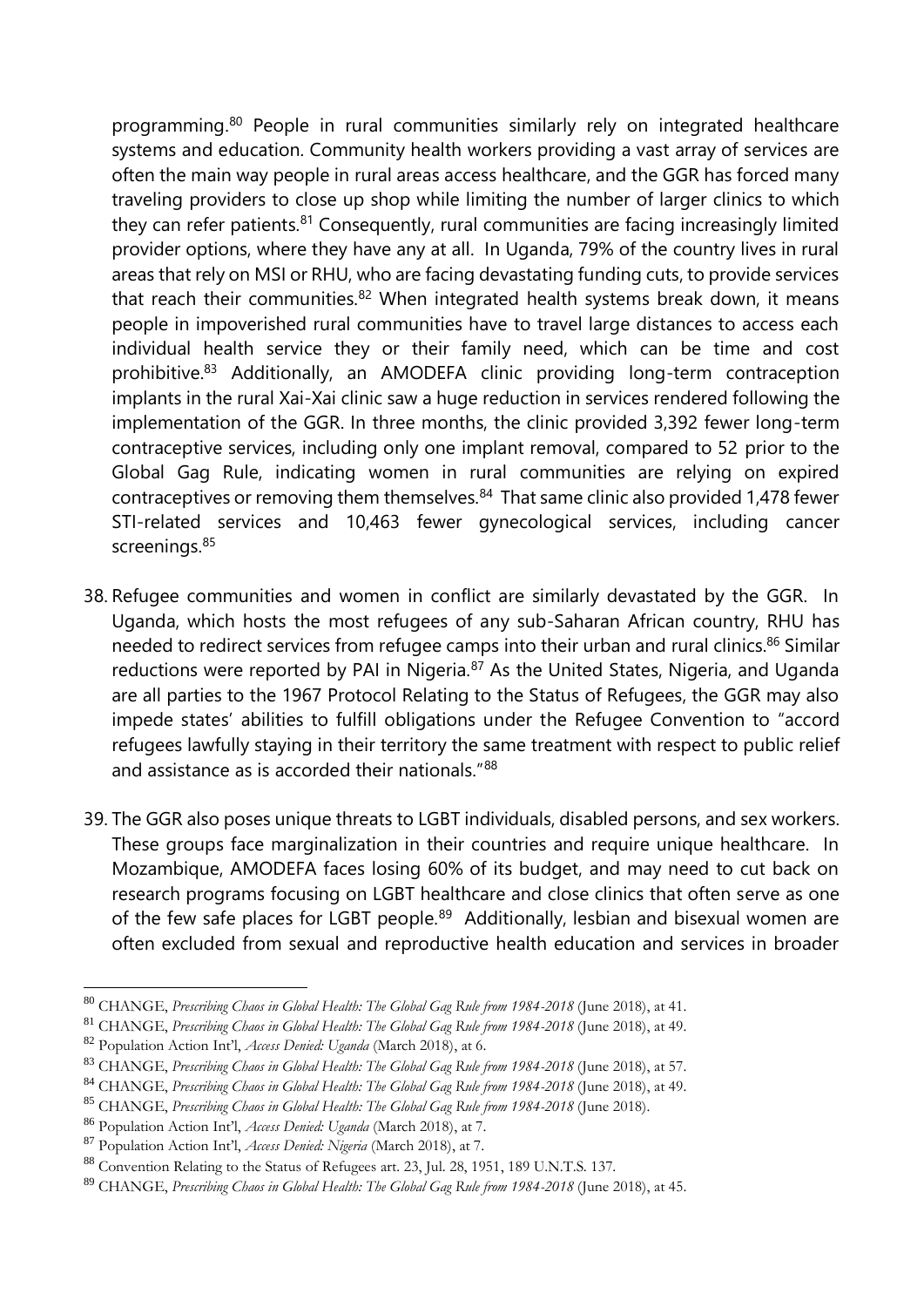contexts, so they rely on LGBT focused clinics. Similarly, transgender patients require specifically trained providers, many of whom have been forced to stop care as a result of the GGR.<sup>90</sup> People with disabilities similarly require specialized service, including SRHR services. In Mozambique, people with disabilities are subject to higher rates of sexual abuse and exploitation and are more likely to have HIV, and subsequently need specialized services from clinics that are closing as a consequence of the GGR.<sup>91</sup>

- 40. The GGR exacerbates barriers to healthcare already in place for sex workers, who regularly face ostracization and stigma. One organization stated that the GGR is forcing providers to cease offering services to sex workers because it is simply impossible for physicians to work with that community without discussing abortion.<sup>92</sup> ICRH-M in Mozambique works specifically with over 2,000 sex workers, but lost 40% of its funding in one month for failing to comply with the GGR. In a devastating outcome to sex workers, ICRH-M was forced to close its night clinic, which was one of the only safe places sex workers could access healthcare without stigma.<sup>93</sup> With the loss of the clinic also came a loss of trust with sex worker communities, which ICRH-M had developed slowly over 15 years.<sup>94</sup> A representative for ICRH-M lamented that there is no other organization in the area that can fill the niche void they have been forced to leave.<sup>95</sup>
	- B. US Abortion Restrictions Inhibit Access to Abortion Services in Violation of Articles 2, 3, 6, 7, 17, and 26
- 41. This Committee has found that abortion access is protected under multiple rights under the Convention, including the right to non-discrimination and equal protection of the law (Articles 2, 3, and 26), the right to life (Article 6), the right to be free from torture and other cruel, inhuman, or degrading treatment or punishment (Article 7), and the right to privacy (Article 17). Most recently, this Committee in General Comment 36 on the right to life stated that "States parties may not regulate pregnancy or abortion in all other cases in a manner that runs contrary to their duty to ensure that women and girls do not have to undertake unsafe abortions, and they should revise their abortion laws accordingly."<sup>96</sup> The General Comment also emphasized that under protected circumstances, access must be safe, legal, and *effective*, and that "States parties should not introduce new barriers and should remove existing barriers that deny effective access by women and girls to safe and legal abortion."<sup>97</sup>

<sup>90</sup> CHANGE, *Prescribing Chaos in Global Health: The Global Gag Rule from 1984-2018* (June 2018), at 45.

<sup>91</sup> CHANGE, *Prescribing Chaos in Global Health: The Global Gag Rule from 1984-2018* (June 2018), at 48.

<sup>92</sup> CHANGE, *Prescribing Chaos in Global Health: The Global Gag Rule from 1984-2018* (June 2018), at 47.

<sup>93</sup> CHANGE, *Prescribing Chaos in Global Health: The Global Gag Rule from 1984-2018* (June 2018), at 47.

<sup>94</sup> CHANGE, *Prescribing Chaos in Global Health: The Global Gag Rule from 1984-2018* (June 2018), at 47.

<sup>95</sup> CHANGE, *Prescribing Chaos in Global Health: The Global Gag Rule from 1984-2018* (June 2018), at 47.

<sup>&</sup>lt;sup>96</sup> Human Rights Comm, General Comment No. 36 on the right to life, U.N. Doc. CCPR/C/GC/36 (October 30, 2018), at 8.

<sup>97</sup> Human Rights Comm, General Comment No. 36 on the right to life, U.N. Doc. CCPR/C/GC/36 (October 30, 2018), at 8.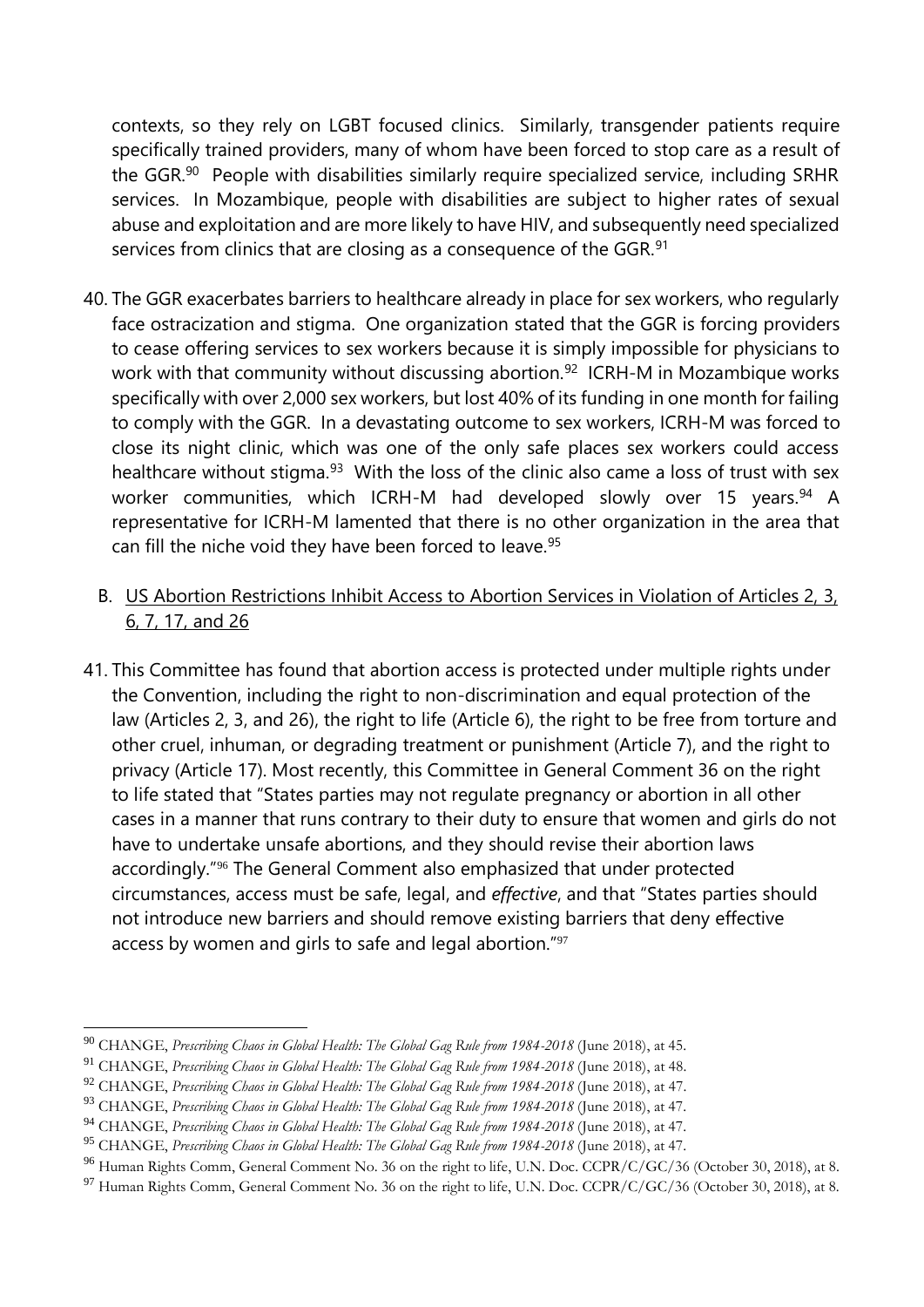- 42. Under Article 2(1) of the Covenant, these obligations are owed not only to individuals, but also to other States Parties to the Covenant.<sup>98</sup> In this context, US abortion restrictions impede the realization of rights guaranteed under ICCPR by other States Parties, including to ensure access to safe abortion services and reform criminal abortion laws.
- 43. As discussed above, US abortion restrictions impede access to sexual and reproductive health services, including abortion, around the world. The consequences of this policy are severe and in some cases deadly. One clear impact of US abortion restrictions has been an increase in rates of maternal mortality and unsafe abortion. By effectively denying access to safe abortion services, US abortion restrictions all but ensure that women will have to resort to unsafe services, in direct contravention of the ICCPR, including Articles 6 and 7.
- 44. In addition, the Helms Amendment is currently implemented as a total ban on abortion, with none of the exceptions required by the ICCPR. While the federal status quo on abortion restrictions is to support abortion funding in the cases of rape, incest, and life endangerment, US foreign assistance agencies have consistently misinterpreted the Helms Amendment to exclude funding for abortion services where it is not used as a method of family planning, such as in the case of rape. Furthermore, while the GGR does have enumerated exceptions for rape, life endangerment, and incest, it defines abortions performed for the physical or mental health of the mother or in cases of fetal abnormalities as abortions "as a method of family planning"—meaning these cases are not exempted from the GGR.<sup>99</sup> This Committee, in General Comment 36, has espoused a broader interpretation of required exceptions than permitted under the GGR, including for physical and mental health and fetal impairment.
- 45. The service and information limitations that result from US abortion restrictions force women to resort to unsafe methods and do not allow for access in the required exceptions clearly violate protected rights under the ICCPR, including the rights to life, non-discrimination, and to be free from torture, cruel, inhuman and degrading treatment, and the right to privacy.

# **IV. Conclusion**

-

46. The Helms Amendment has been continually in place for 44 years, the Siljander Amendment for 37 years and the GGR intermittently since 1984. These restrictions place US aid grantees in the often untenable position of choosing between continuing to receive US funds, while ending or limiting essential sexual and reproductive health services for women and girls around the world, or to lose US funding with a similar

<sup>98</sup> Human Rights Comm., General Comment No. 31 on The Nature of the General Legal Obligation Imposed on States Parties to the Covenant, CCPR/C/21/Rev.1/Add.13 (May 26, 2004), at 2.

<sup>99</sup> USAID, Standard Provisions for Non-U.S. Nongovernmental Organizations, § RAA29(a)(II) (6)(i) (Oct. 4, 2017).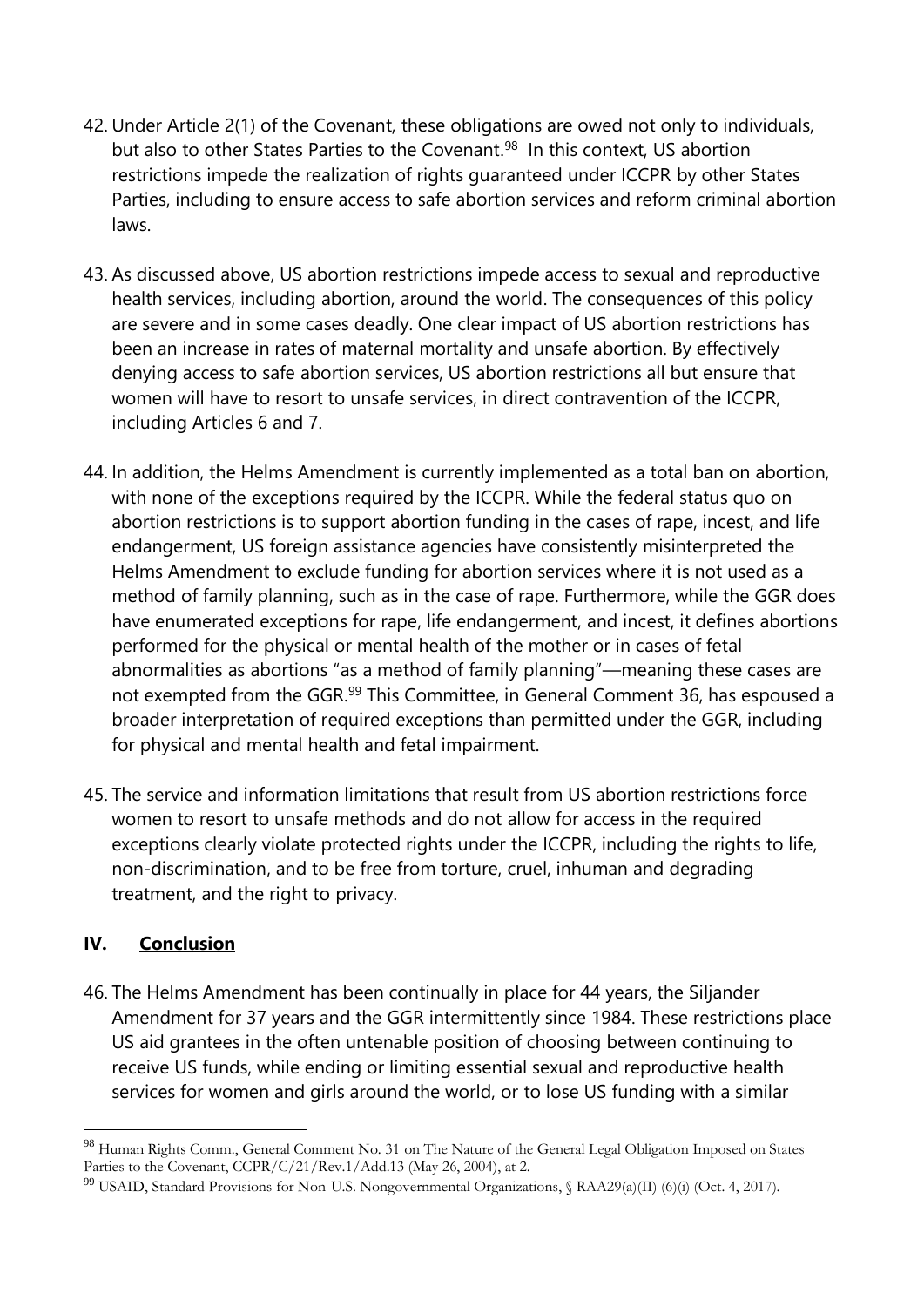impact. It is long past time for the US to repeal these regressive and harmful policies that violate its human rights obligations, including under the ICCPR.

# **V. Suggested Questions & Recommendations**

### **Questions**

- What communications are the US government providing to local partners and their sub-grantees to ensure that they fully understand what is and is not permissible under US abortion restrictions?
- What steps have the State Department and USAID taken to make clear that government-operated entities, like universities, are not subject to the policy?
- How is the US government documenting the health impact of the policy on all funding streams including but not limited to: HIV and AIDS; family planning and reproductive health; maternal and child health ; key populations; adolescent girls and young women; people living with disabilities; people living in rural areas; integrated services; WASH; nutrition; Zika; infectious diseases; noncommunicable diseases; contraception; gender-based violence; pre-exposure prophylaxis, post-exposure prophylaxis, and prevention of mother-to-child transmission; and abortion advocacy, services, and stigma?
- What steps has the US government taken to assess and understand the human rights implications of these restrictions?

#### **Recommendations**

- Repeal and/or end all abortion restrictions on foreign assistance, including the Helms and Siljander Amendments, as well as the Global Gag Rule.
- Conduct annual transparent and comprehensive reviews of the implementation and the impact of US abortion restrictions, with public access to the methodology and submissions.
- Ensure the broadest possible exceptions to abortion restrictions, including in cases of rape, life and health endangerment, incest, and fetal impairment, and clearly communicate these in writing to all grantees.